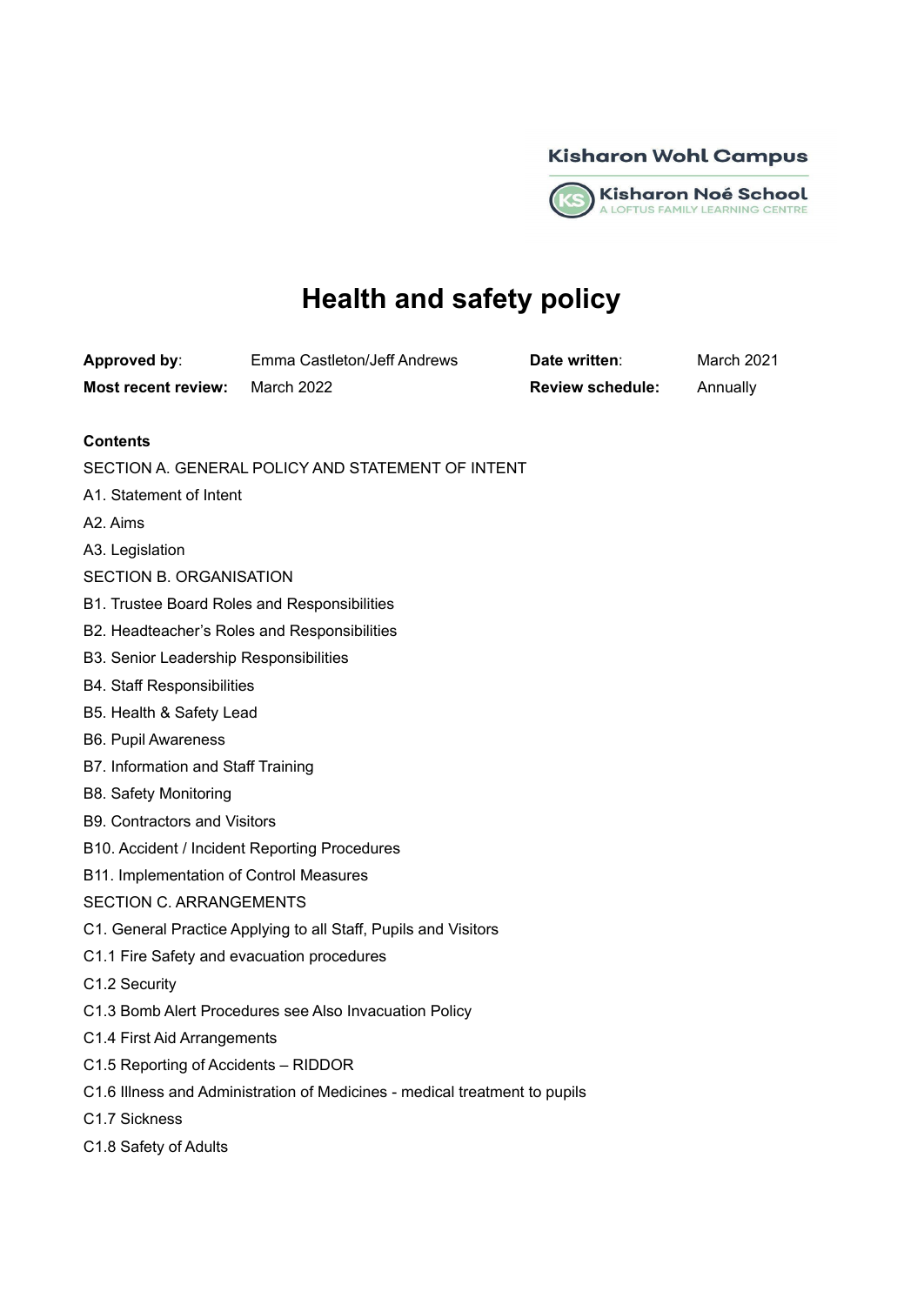- C1.9 Maintenance of Asbestos
- C1.10 Record Keeping
- C1.11 Photographs
- C1.12 Hygiene
- C1.13 Blood / bodily fluids spillage procedures
- C1.15 Risk Assessment and management procedures
- C1.16 Protective Clothing and Equipment
- C1.17 Slips and Trips
- C1.18 Manual Handling Arrangements
- C1.19 Playground Safety
- C1.20 The Working Environment
- C1.21 Control and monitoring of contractors
- C1.22 New and expectant mothers
- C1.23 Display screen equipment
- C1.24 Plant and Equipment Safety
- C1.25 Dangerous Substances (COSHH regulations)
- C1.26 Lone working procedures
- C1.27 Occupational health services and work-related stress
- C2. School Specific Arrangements
- C2.1 School visits/outside activities
- C2.2 Missing Child
- C2.3 Violence to Staff
- C2.4 Vehicles and vehicle movement on school property
- C2.5 Food and Drink
- C2.6 Kitchen
- C2.7 Electrical, Gas, Water and Ducting Equipment
- C2.8 Storage & Disinfectant
- C2.9 Outdoor Area
- C2.10 Safe Play
- C2.11 Activities
- C2.12 Monitoring

SECTION D - OTHER RELEVANT POLICIES & DOCUMENTS

# **SECTION A. GENERAL POLICY AND STATEMENT OF INTENT**

# **A1. Statement of Intent**

The Headteacher and Trustees are committed to establishing and implementing arrangements which will ensure that staff and pupils will be safeguarded whether or not on school premises; but under the supervision of the school and on school business, and that the premises for which they are responsible are safe for visitors, as well as pupils and staff.

# **A2. Aims**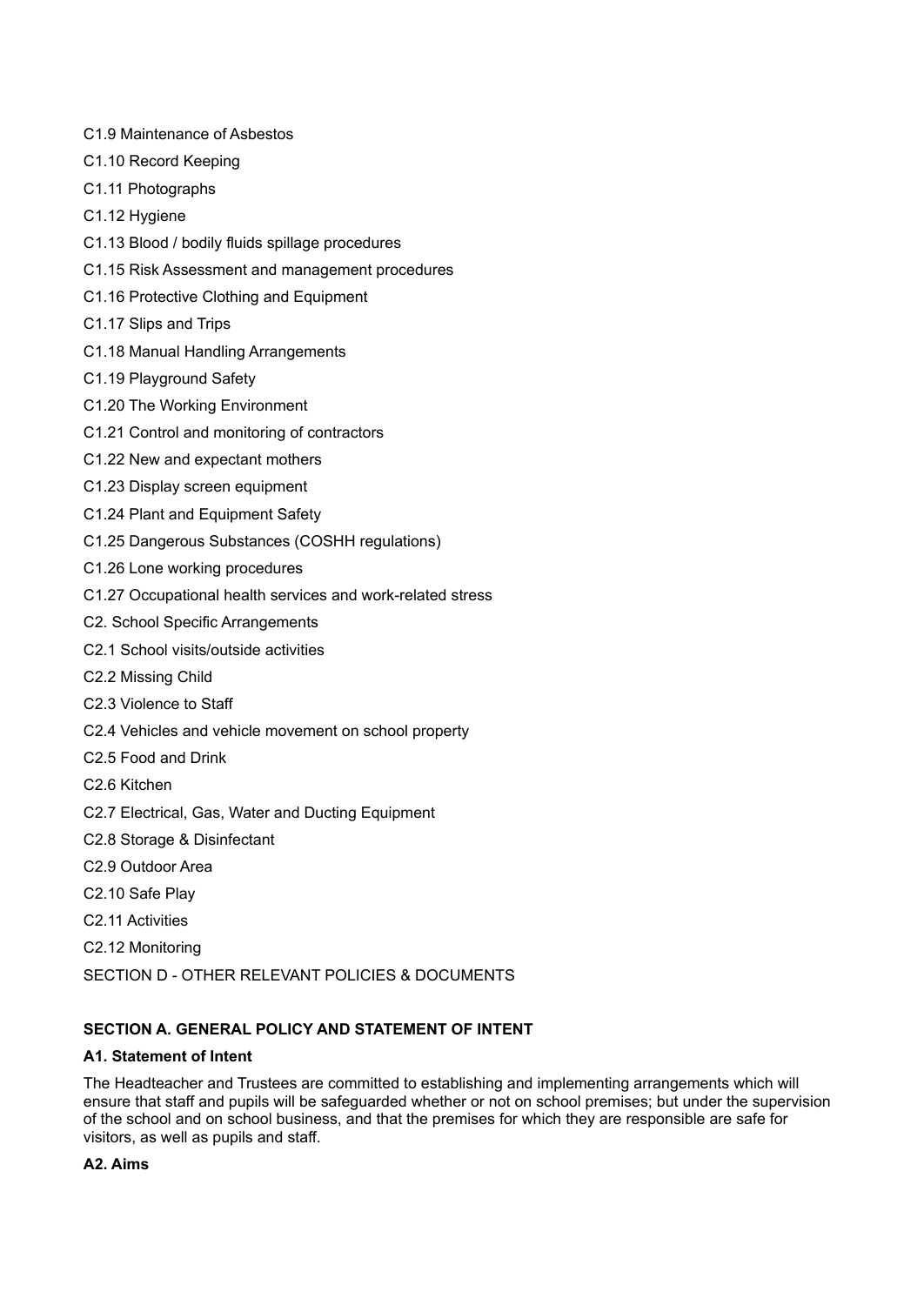- To maintain the school in a safe condition, without risk to health and with safe means of access
- and egress.
- To provide and maintain a safe working environment for staff and pupils without risk to health with
- adequate facilities and arrangements for their welfare at school.
- To provide plant and equipment and systems of work that is safe, without risk and is adequately maintained.
- To ensure the use, handling, storage and transportation of articles and substances are safe and without risk.
- To carry out risk assessments and continuous monitoring to ascertain potential risk to the
- environment, health and safety.
- To maintain the cleanliness and state of repair of the building.
- To provide adequate information and training on Health and Safety at work and fire prevention
- and ensure that all employees, pupils, contractors, visitors and others follow the School safety
- procedures.
- To provide adequate statutory first aid facilities.
- To establish, practice and maintain effective emergency evacuation procedures. The fire warning
- signal is a continuous siren with a worded instruction. (See Section C for Fire Arrangements,
- location of fire extinguishers, break glasses and zone panel.)
- To provide consultative measures to monitor and review the effectiveness of Health and Safety
- measures.
- To carry out detailed reporting and investigation of all accidents and dangerous occurrences to
- persons and/or property to prevent a recurrence.

# **A3. Legislation**

This policy is based on advice from the Department for Education on health and safety in schools and the following legislation:

The Health and Safety at Work etc. Act 1974, which sets out the general duties' employers have towards employees and duties relating to lettings The Management of Health and Safety at Work Regulations 1992, which require employers to make an assessment of the risks to the health and safety of their employees. The Management of Health and Safety at Work Regulations 1999, which require employers to carry out risk assessments, make arrangements to implement necessary measures, and arrange for appropriate information and training. The Control of Substances Hazardous to Health Regulations 2002, which require employers to control substances that are hazardous to health

The Reporting of Injuries, Diseases and Dangerous Occurrences Regulations (RIDDOR) 2013, which state that some accidents must be reported to the Health and Safety Executive and set out the timeframe for this and how long records of such accidents must be kept The Health and Safety (Display Screen Equipment) Regulations 1992, which require employers to carry out digital screen equipment assessments and states users' entitlement to an eyesight test The Gas Safety (Installation and Use) Regulations 1998, which require work on gas fittings to be carried out by someone on the Gas Safe Register.

The Regulatory Reform (Fire Safety) Order 2005, which requires employers to take general fire precautions to ensure the safety of their staff.

The Work at Height Regulations 2005, which requires employers to protect their staff from falls from height.

The school follows national guidance published by Public Health England when responding to infection control issues.

Sections of this policy are also based on the statutory framework for the Early Years Foundation Stage.

This policy complies with our funding agreement and articles of association.

# **SECTION B. ORGANISATION**

The trustee board delegates operational matters and day-to-day tasks to the headteacher and staff members.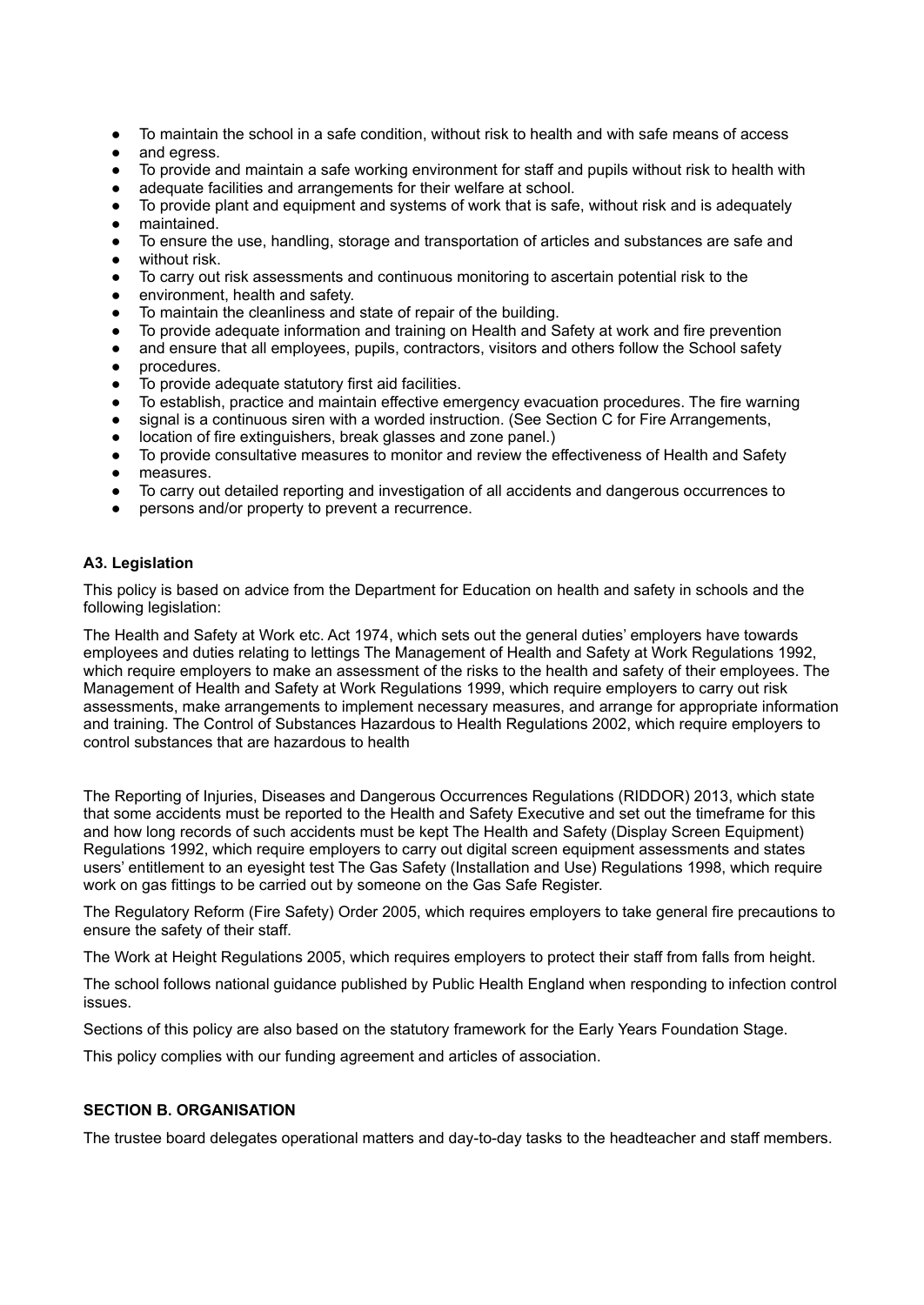All matters relating to Health and Safety are supervised by a Health and Safety Committee who meet termly to review Health & Safety in the school. The committee consists of the Headteacher, a member of Trustee Board, and the Facilities Site Manager.

# **B1. Trustee Board Roles and Responsibilities**

The trustee body has ultimate responsibility for health and safety matters in the school but will delegate day-to-day responsibility to the Headteacher.

The school trustee body is accountable and responsible for ensuring:

- Arrangements exist for the school to comply with its Health & Safety responsibilities.
- The School Management Team adopts and reviews the School Health & Safety Policy periodically and amends it, as appropriate
- Adequate funds and materials required to meet all statutory Health and Safety requirements are budgeted for.
- Periodic monitoring inspections are carried out (termly) to maintain and enhance the school safety performance.
- The effectiveness of the policy is periodically appraised and any necessary changes made.
- They take a direct interest in the policy and publicly support all those carrying it out.

The trustee who oversees Health & Safety is Jeff Andrews.

## **B2. Headteacher's Roles and Responsibilities**

The Headteacher is accountable to the trustee body for the implementation and monitoring of the Schools Health and Safety Policy by:

- Ensuring that all employees adhere to the safety procedures and systems of work developed as a result of risk assessments.
- Consulting with staff on health and safety matters and reporting any areas where risks are not adequately controlled by the existing safety procedures in the school.
- Liaising with school trustee body on policy issues
- Ensuring that Staff have sufficient information, instruction, training and supervision to enable them to comply with departmental safe systems of work, established rules and working practices.
- Appointing a senior member of staff to co-ordinate health and safety matters affecting the school.
- In the Headteacher's absence, Peter Bell, Premises Manager assumes the above day-to-day health and safety responsibilities.

# **B3. Senior Leadership Responsibilities**

Senior Staff are responsible to the Headteacher for implementing the Schools health and safety policy, rules, procedures and working practices; they should:

- Ensure that where unsafe working practices or unsafe conditions are identified then remedial measures to eliminate or reduce the hazards are introduced.
- Ensure that safe systems of work are being observed/adhered to within their operational area.
- Ensure that temporary or new Staff are fully instructed on all aspects of safe working within their area of control.
- Ensure that all accidents, incidents and near misses are fully investigated, recorded, reported and remedial action implemented.
- Ensure that fire and emergency procedures are followed and practiced.
- Maintain an accurate record of completed training on Health and Safety issues for current staff.
- Temporary, part-time and supply staff must be informed of their responsibilities and the schools agreed policy prior to the commencement of their duties.

#### **B4. Staff Responsibilities**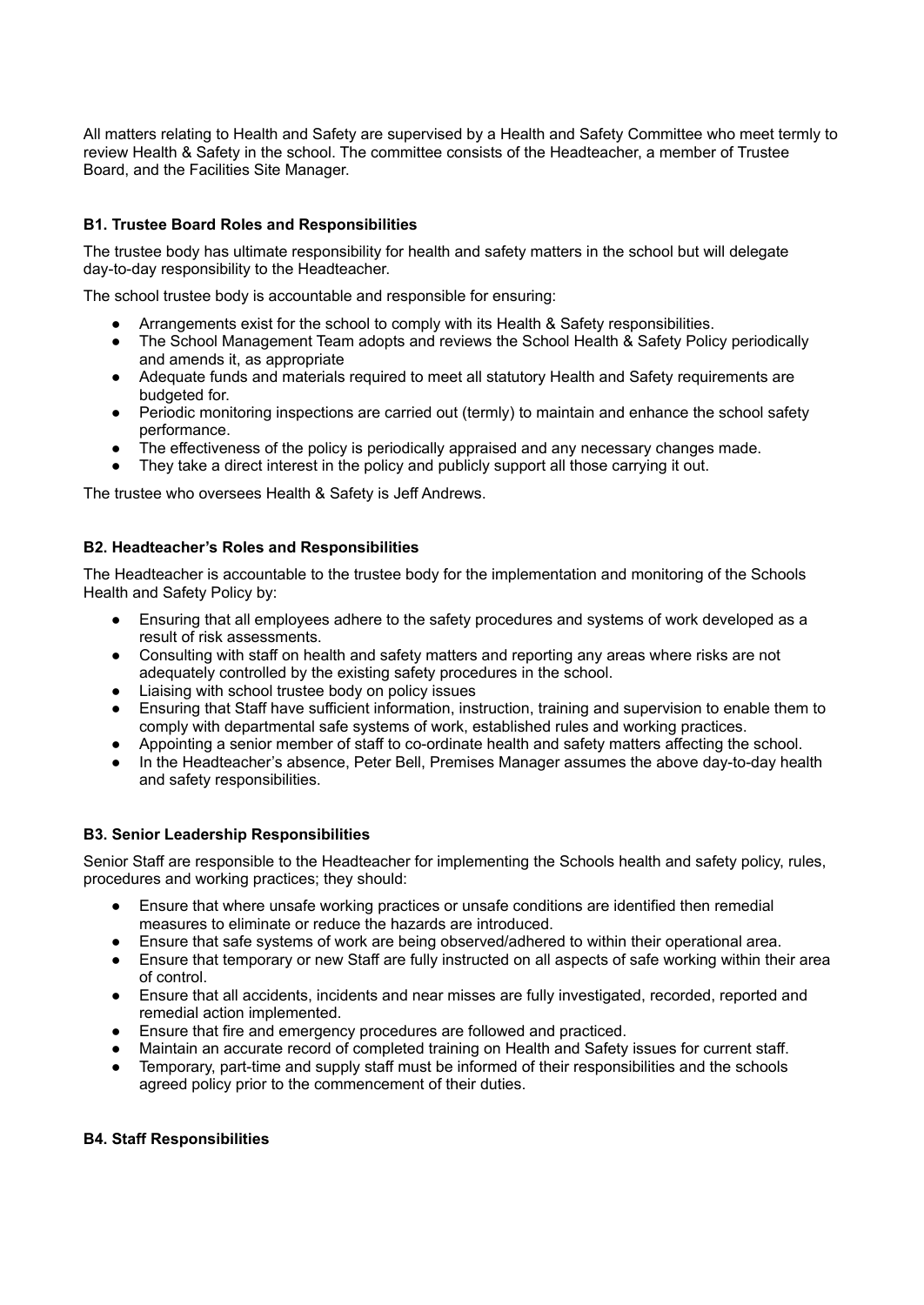Members of staff are responsible and accountable for maintaining a safe area of work; they should:

- Ensure that the classrooms/work areas are safe.
- Ensure that all equipment and materials are safe before use.
- Ensure safe procedures are followed.
- Ensure that protective equipment is used when required.
- Comply with the Schools safety policy at all times.
- Work in accordance with training and instructions.
- Inform the appropriate person of any work situation representing a serious and immediate danger so that remedial action can be taken.
- Model safe and hygienic practice for pupils.
- Understand emergency evacuation procedures and feel confident in implementing them.

## **B5. Health & Safety Lead**

The nominated Health & Safety lead is Jeff Andrews.

## **B6. Pupil Awareness**

Pupils have to be aware so as to take care of themselves and others and help in the carrying out of

the School Health and Safety Policy that they:

- Comply with Schools safety rules and requirements at all times.
- Comply with safety instructions given by members of staff.

Wear protective equipment provided and make proper use of safety devices at all times.

Report all safety hazards/concerns to members of staff.

Report all accidents, incidents and near misses to members of staff.

# **B7. Information and Staff Training**

Staff will be provided with the Health & Safety training that is required for their job. This will be completed during their Induction Period. An initial general introduction will be provided which will include basic instructions and information on Health & Safety.

Staff joining the school should be made aware of Health and Safety Procedures and should signal their agreement to co-operate at all times with these procedures.

Supply staff/temporary staff should receive outline information concerning procedure via their Induction pack.

Staff training should be updated annually in a whole-staff meeting, or as the need arises.

At least one member of staff will have a current First Aid at Work certificate and all staff members working in Early Years Foundation Stage will have a current paediatric first aid certificate. Updates will be provided regularly as well as specialised training for medications and use of EpiPen. (See training file for details).

Training will be both generic and job specific. Some of the following courses may be undertaken:

- Manual Handling
- Use of hoists
- First Aid including paediatric and AED
- Fire Safety
- Team Teach
- Mini bus training
- Food Hygiene
- Fall from a height

# **B8. Safety Monitoring**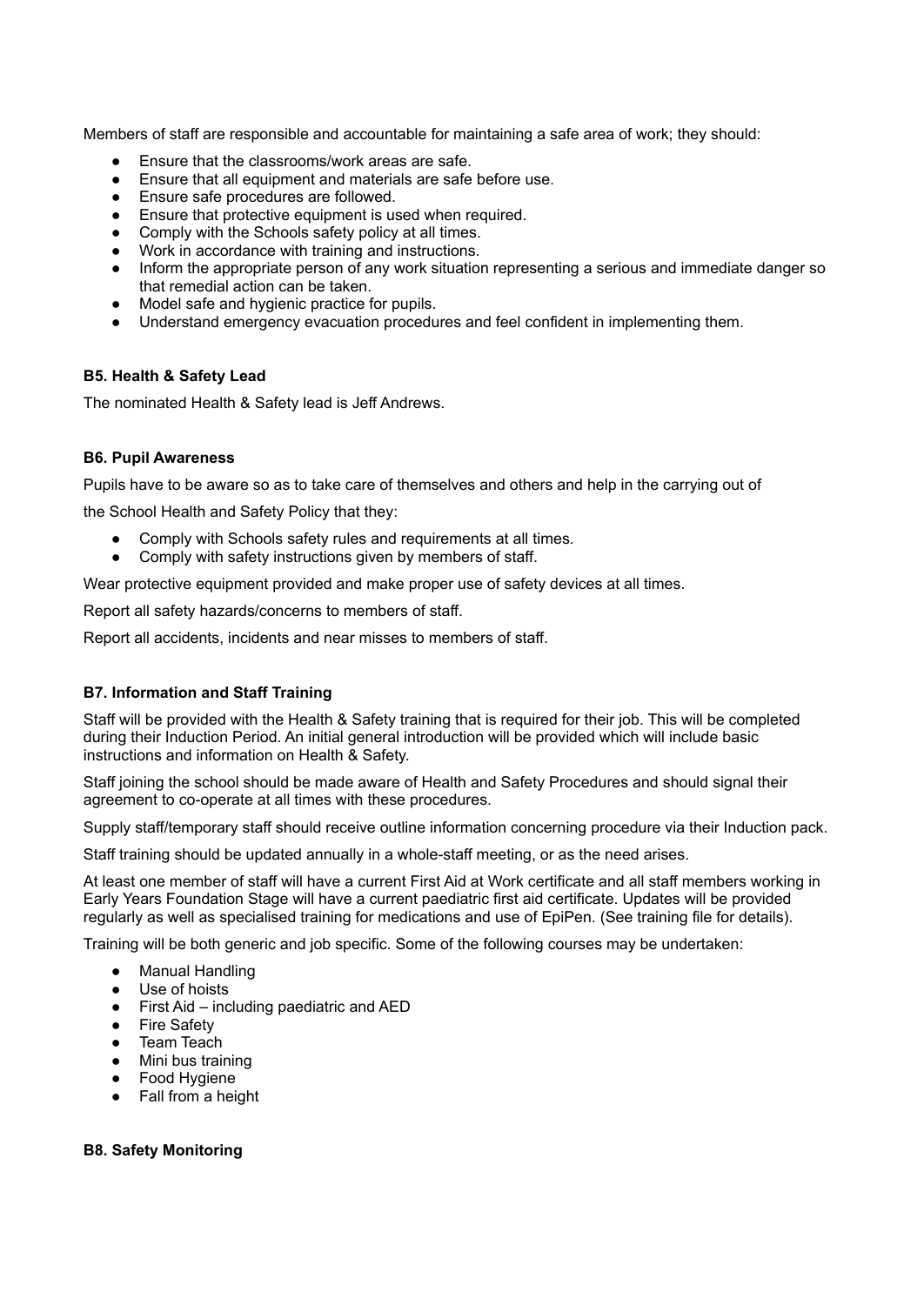Safety Policy Review will be carried out annually at the beginning of the academic year by the Health and Safety Committee or if legislation changes.

The Health and Safety Audit will be carried out by the school's Designated Health and Safety Officer and Trustee responsible, and all findings reported to the Health and Safety Committee and the board of trustees.

#### **B9. Contractors and Visitors**

Visitors and contractors should adhere to the normal expectations as detailed previously.

Visitors should all report to Reception, sign in and receive an identification badge, failure to do so nullifies the right of access.

Visitors should co-operate at all times with the requests of the Headteacher and staff.

Access to some areas of the school will require specific authorisation and may require the visitor to be accompanied.

Contractors should all report to Reception, sign in, and receive an identification badge.

Contractors should read the advice 'Policy for Contractors' and adhere to the prescribed Safe Systems of Work. Any work carried out should have been notified to the main Office by the Headteacher or Facilities Manager.

Contractors are required to obtain a Permit to Work, which details the activity, duration and contractors risk assessment.

Any work carried out whilst pupils or staff are on the premises must be risk assessed by the school's designated Health and Safety Officer or Facilities Manager, and adequate precautions to preserve Health and safety rules put in place.

The school's designated Health and Safety Officer must be made aware of any major work which is subject to the Construction, Design and management Regulations 2015, defined thus:

A duration of more than 30 days and have more than 20 workers simultaneously at any point; or exceeds 500 person working days.

#### **B10. Accident / Incident Reporting Procedures**

All accidents and near misses must be reported and recorded on the appropriate forms and sent through advised procedures.

An incident form will be completed in CPOMS as soon as possible after the accident occurs by the member of staff or first aider who deals with it.

As much detail as possible will be supplied when reporting an accident.

Records held in CPOMS will be retained by the school for a minimum of 3 years, in accordance with regulation 25 of the Social Security (Claims and Payments) Regulations 1979, and then securely disposed of.

#### **B11. Implementation of Control Measures**

It is the responsibility of the employer to plan the implementation of the Health and Safety arrangements, including risk control measures identified during the risk assessment process.

Departmental personnel are responsible for implementing risk assessments specific to their areas.

#### **SECTION C. ARRANGEMENTS**

#### **C1. General Practice Applying to all Staff, Pupils and Visitors**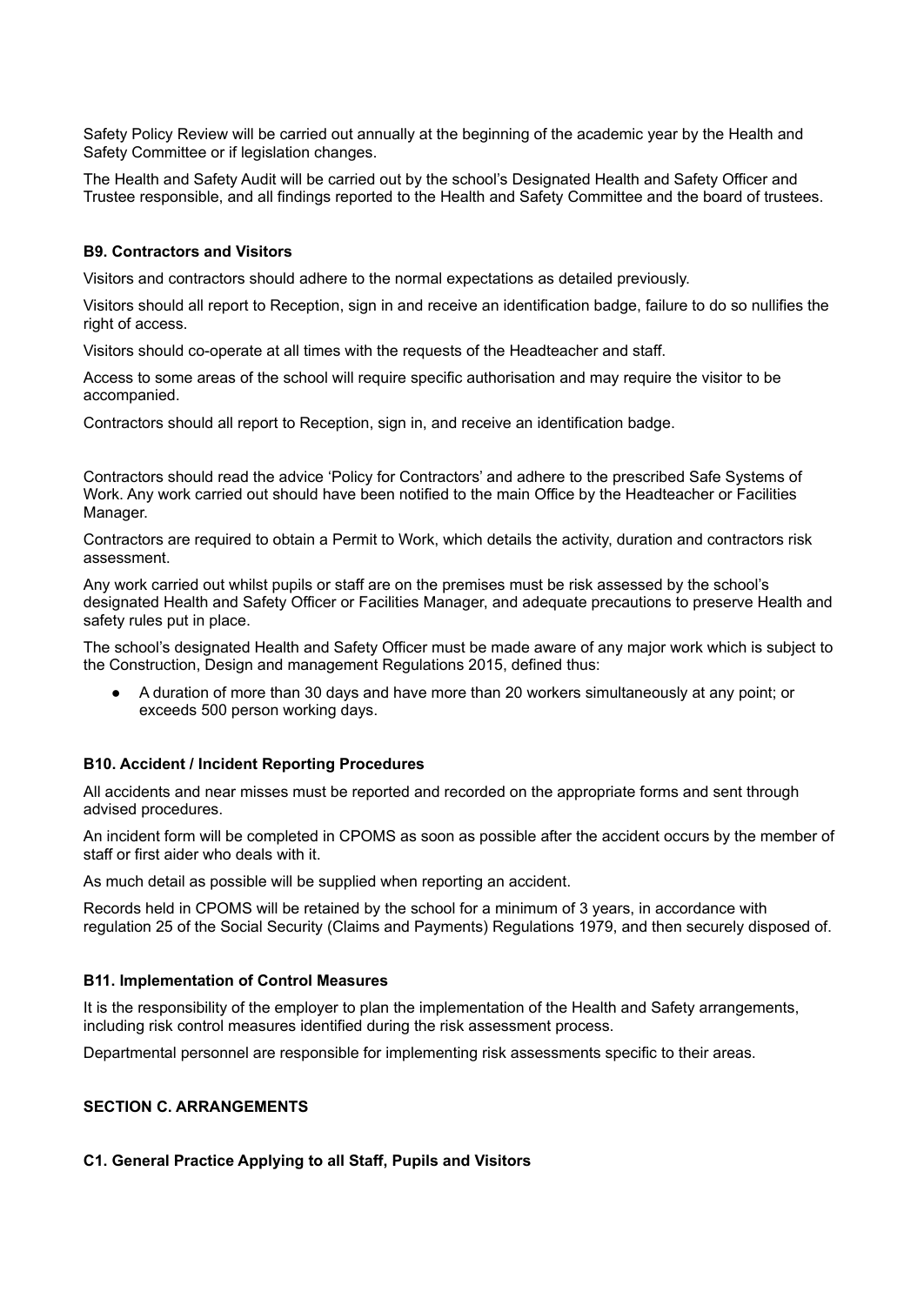## **C1.1 Fire Safety and evacuation procedures**

The Headteacher is responsible for fire safety and emergency evacuation of the school.

Emergency exits, assembly points and assembly point instructions are clearly identified by safety signs and notices.

Fire risk assessment of the premises will be reviewed regularly.

Emergency evacuations are practised at least once a term.

The fire alarm is a loud two-tone claxon

Fire alarm testing will take place once a week.

New staff will be trained in fire safety and all staff and pupils will be made aware of any new fire risks.

In the event of a fire:

The alarm will be raised immediately by whoever discovers the fire and emergency services contacted. Evacuation procedures will also begin immediately.

Fire extinguishers may be used by staff only, and only then if staff are trained in how to operate them and are confident they can use them without putting themselves or others at risk.

Staff and pupils will congregate at the assembly points. There are 4 assembly points.

Class teachers will take a register of pupils, which will then be checked against the attendance register of that day.

A member of the admin team will take a register of all staff.

Staff and pupils will remain outside the building until the emergency services say it is safe to re-enter.

The school has special arrangements in place for the evacuation of people with mobility needs and fire risk assessments also pay particular attention to those with disabilities.

All non-ambulant pupils have personal emergency evacuation plans (PEEPs).

Fire doors are clearly marked, never obstructed and easily opened.

Smoke detectors/alarms and firefighting appliances conform to BSEN standards, are fitted in appropriate high-risk areas of the building and are checked as specified by the manufacturer.

In the event of a fire, fire alarm will sound.

Our emergency evacuation procedures are approved by the Fire Safety Officer and are:

- clearly displayed in the premises including all classrooms
- explained to new members of staff, volunteers and parents; and
- practised once a term

Records are kept of fire drills and the servicing of fire safety equipment.

Fire Marshalls and other staff receive training regarding the use of fire extinguishers.

Fire blankets are placed near areas of cooking.

Hendon Preparatory School, 20 Tenterden Grove, Hendon, London NW4 1TD has been designated as an off-site assembly point for emergencies.

Teachers are to vacate the buildings by the fire exits with their pupils in silence. Pupils not under direct supervision are to leave by the nearest fire exit. Everyone is to go to the muster point either on the hard court or the gated car park using the best exit route as shown on the fire exit diagram for each area.

Fire Marshals will check that their section has been cleared and report to member of the senior leadership team.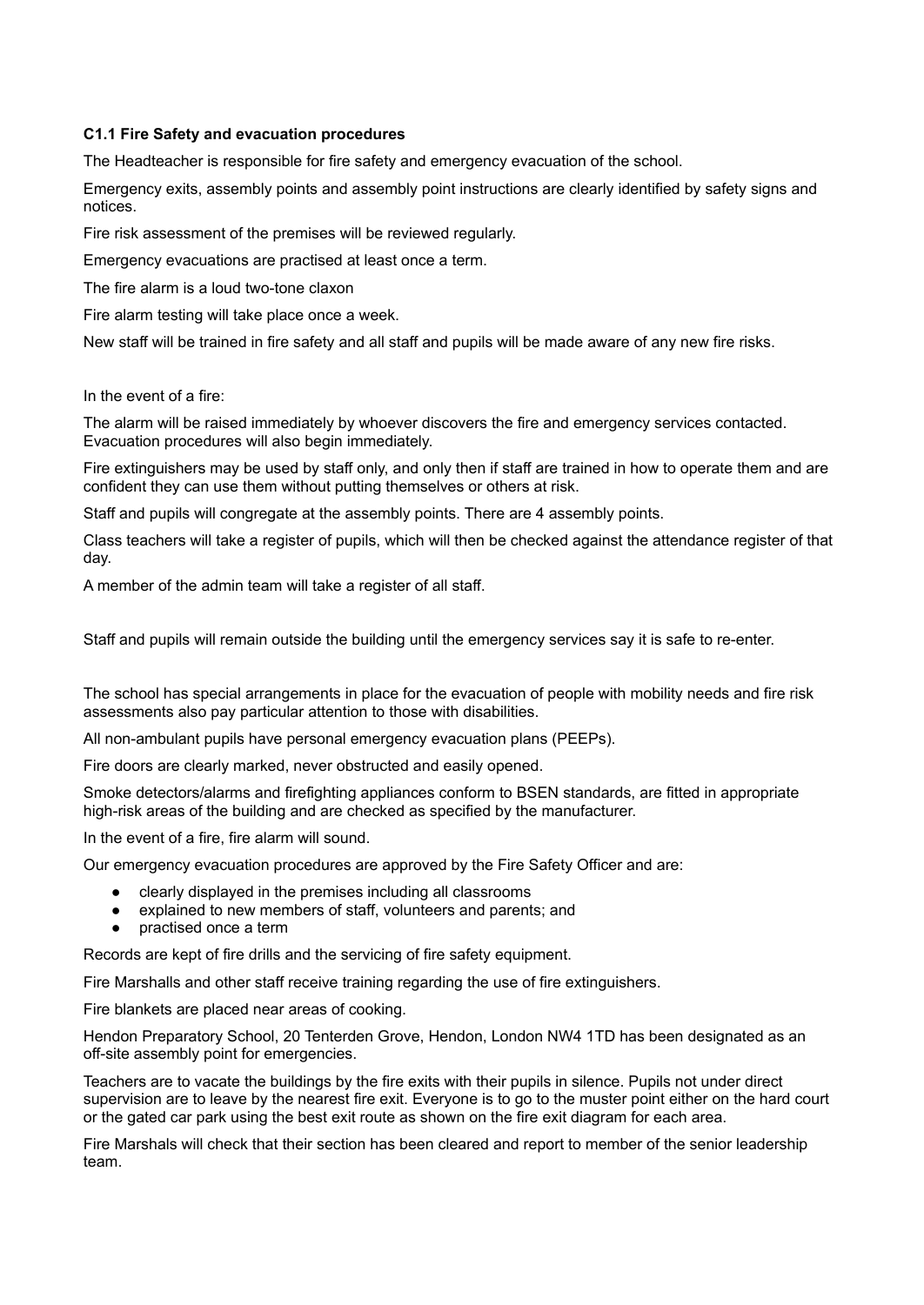Administrative staff are to:

- Take a walkie talkie.
- Ensure that they also take the registers, signing out book, Inventory to the assembly points.

All non-teaching staff must leave by the nearest fire exit.

No one should return or stop to pick up personal belongings.

Pupils should wait in class groups at the assembly point.

Visitors, temporary staff and contractors should join the administrative staff at assembly point 1.

Any school staff not part of a class group will be attached to a group for Fire Alarm purposes and gather at Assembly point 1.

Office staff must ensure teachers receive their registers and class teachers are to call registers and then demonstrate that all pupils expected to be present are present – by holding up their register. They should notify the Headteacher or delegated Fire Officer of any missing persons immediately.

Any pupils out of their wheelchairs should be lifted by the safest but quickest method, mainly manual lifting into chairs or taken out on standing frames. PEEPs will be completed for any pupil who requires individual plans.

Pupils must wait safely until further instructions are given.

Headteacher or delegated informing person in the office to verify all teachers and pupils are present and take appropriate action if anyone is reported missing and be responsible for further instructions. If a person is trapped a senior member of staff should be informed so that they can inform the Fire Officer on arrival at the main entrance to the school.

In the event of a major fire, staff will organise the transfer of pupils offsite.

Fire drills will be carried out regularly (at least once each academic term) and results recorded in Fire Log Book and the data dashboard held in the Building Management office. The Facilities Manager is responsible for testing the fire alarm weekly and results recorded in the Fire alarm test folder also kept in the Building Management office.

Everyone has a duty to ensure all fire exits are kept clear and tidy, any fire hazards are dealt with and any problems e.g. with fire extinguishers are reported immediately (to the Facilities Manager In the event of a pupil accidently setting off an alarm the member of staff with the group should inform the office on Ext 126 immediately. The monitoring service can then be informed of the situation.

Location of Zone Panel. A fire alarm system was professionally installed and is professionally maintained and checked regularly by Elements. The zone panel is located in the Entrance Hall.

Location of Break Glasses. Location of break glass fire alarms are detailed on the school plan with fire extinguishers and exit routes. Spare break glass and key is held in the Building Management Office.

# **C1.2 Security**

Procedures are in place for the safe arrival and departure of pupils.

We take the security threat of high importance and liaise with CST in all areas of personal / physical and property security.

We liaise with and follow best practice as recommended by the CST.

We require all adult visitors who arrive in normal school hours to sign in via Inventry in the Reception area, and to wear an identification badge at all times whilst on the school premises.

We ask visitors from external organisations to wear identity badges and to sign in as above.

The arrival and departure times of visitors are recorded in Inventry. This is kept with the Administrator at Reception.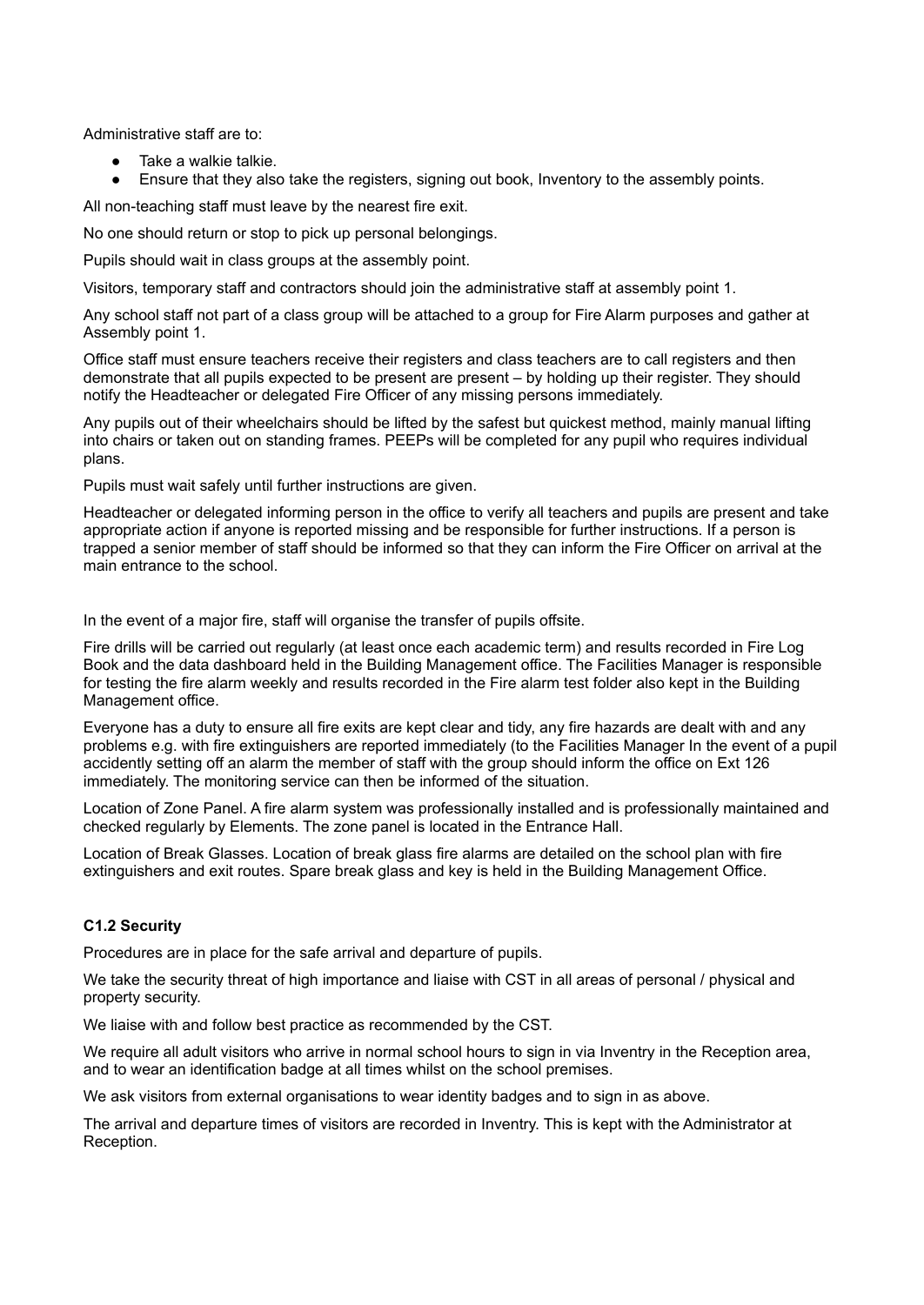Teachers will not allow any unfamiliar adult to enter their classroom if the school visitor's badge does not identify them.

Our systems prevent unauthorised access to our premises. All visitors have to buzz the intercom first before gaining access to the site. Unexpected visitors are not automatically let in. Rather, they are questioned at the gate first in order to ascertain if they have reasonable rights of entry. This might involve them not being let into the site or being asked to contact the school first to make an appointment. ID will be checked.

If any adult working in the school has suspicions that a person may be trespassing on the school site, they must inform Security immediately. Security will warn any intruder that they must leave the school site straight away. If Security has any concerns that an intruder may cause harm to anyone on the school site, they will contact the police.

We ensure that both indoor and outdoor areas are kept safe and secure. All external doors are closed on arrival and departure from the premises.

We alert both staff and parents to the dangers of allowing unauthorised person into the school grounds.

Every effort is made to prevent pupils from leaving our premises unnoticed.

We require parents to inform staff in advance, either by preferably in writing, if another adult (not listed on the registered rota arrangements) will be collecting their child.

We do not permit pupils under the age of 16 to collect any child from the school.

We ensure that pupils are handed over personally to the adults collecting them.

We monitor and review security procedures regularly.

We have immediate availability, including out of hours, of speaking to the CST in the event of a security incident. Tel 07659 101 668

#### **C1.3 Bomb Alert Procedures see Also Invacuation Policy**

The initial evacuation procedures for a bomb alert are exactly as for the inside drill procedures and should be treated in the same respect.

It is the responsibility of the Headteacher or delegated Fire Officer to inform the Fire Service, Police, Bomb Disposal and CST (Community Services Trust)

### **C1.4 First Aid Arrangements**

First aid boxes are present in all classrooms, in practical rooms and the medical room and a mobile kit should be taken on all school outings.

A list of qualified First Aiders should be displayed in all classrooms and main areas of the school.

Adults may administer First Aid to themselves where appropriate.

All staff have a duty of care and pupils and minor (non-active) advice of a First Aider should be sought when necessary and any treatment given must be noted in CPOMS. Staff must use their own judgement as to where the injury will be treated as there are suitable cleaning materials and first aid boxes situated around the school.

Staff first aid and injuries must be recorded in the Accident Book.

In the case of serious injury or any head injury, one of the First Aiders must be sent for immediately and the pupil must not be moved. If it is considered that the pupil/adult requires hospital treatment an ambulance should be requested and parents/carer informed immediately.

The office staff must be informed once an ambulance has been called. The Headteacher and class teacher should be made aware immediately.

A member of the school staff will be required to accompany a pupil to hospital.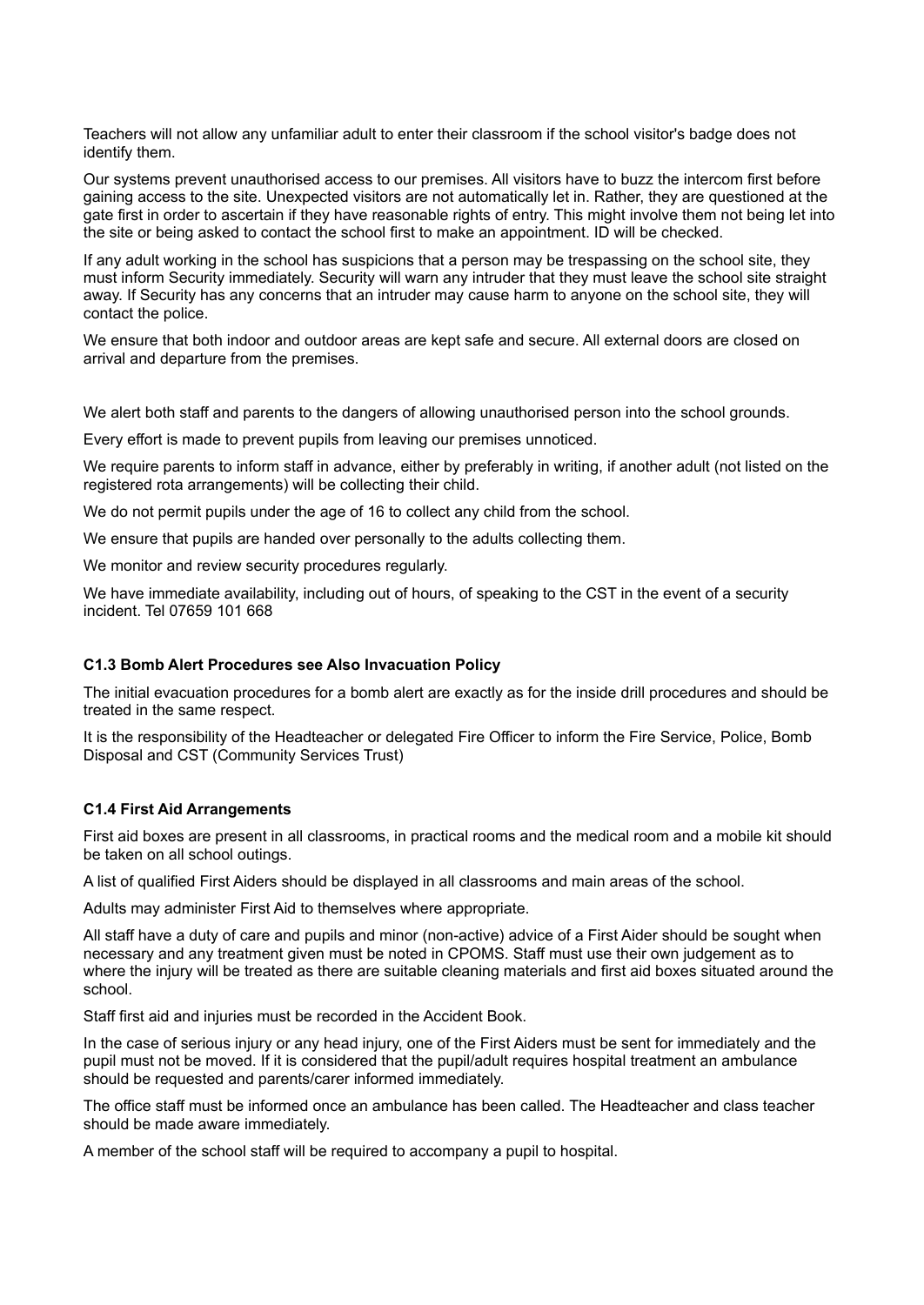Class teachers are to be informed, of head injuries so that the pupils can be observed and contact made by a telephone call to parents/carer.

## **C1.5 Reporting of Accidents – RIDDOR**

Certain work-related injuries to a member of staff or pupil must by law be recorded and reported. The headteacher is responsible for this but other staff may be asked to prepare the report. The following guidance will be used to decide when a report is required: HSE Education information sheet: Incident Reporting in Schools. (10.2013)

The following will be reported to RIDDOR:

- Work related deaths
- **Specified injuries**
- Over 7 –day injuries where an employee is away from work or unable to perform their normal work duties for more than 7 consecutive days

Where there is an accident connected to the work activity which causes injury to pupils, members of the public or other people not at work and they are taken from the scene of an accident to hospital; and Specified dangerous occurrences – where something happens that does not result in an injury but could have done (near-misses).

This will be reported either by telephone (0845 300 9923), and within 15 days in writing using form F2508 available at www.hse.gov.uk/RIDDOR

A record will be kept in school of all reportable deaths, injuries and dangerous occurrences and all accidents and injuries that result in a staff member being away from work or incapacitated for more than three consecutive days (not counting the day of the accident but including weekends). This will be treated as a record for the purposes of RIDDOR.

# **C1.6 Illness and Administration of Medicines - medical treatment to pupils**

The Health and Safety Policy follows the guidelines from the school Medical Needs Policy.

In the case of pupils, parents are asked to provide an emergency contact number and to alert the School of any known health problems, e.g. diabetes, asthma. This record will be kept centrally in the main office in directories and on Scholarpack and shared with the class teacher.

A record should be made of any dispensing of medication by staff in the medical file which will be kept by the medical cabinet. Medication files will be checked at regular intervals during the health and safety inspection.

Pupils with asthma should be encouraged to have inhalers with them in school. Pupils will leave the inhalers in the medical cabinet. Asthma inhalers should never be left within reach of other pupils.

Medication should be taken on visits, work placements etc as required but secured from possible tampering.

## **C1.7 Sickness**

We do not provide care for pupils who are unwell, have a temperature, sickness and diarrhoea, or who have an infectious disease.

If pupils are found at school to have head lice, we will contact their parents to collect them early and take them home in order to reduce the chance of it spreading.

Parents are notified if there is a case of head lice in the setting.

We encourage a programme of healthy hair hygiene and checking amongst our families

Parents and staff are notified if a pupil has an infectious disease, such as chicken pox.

HIV (Human Immunodeficiency Virus) may affect pupils or families attending our school. Staff may or may not be informed about it.

Pupils or families are not excluded because of HIV.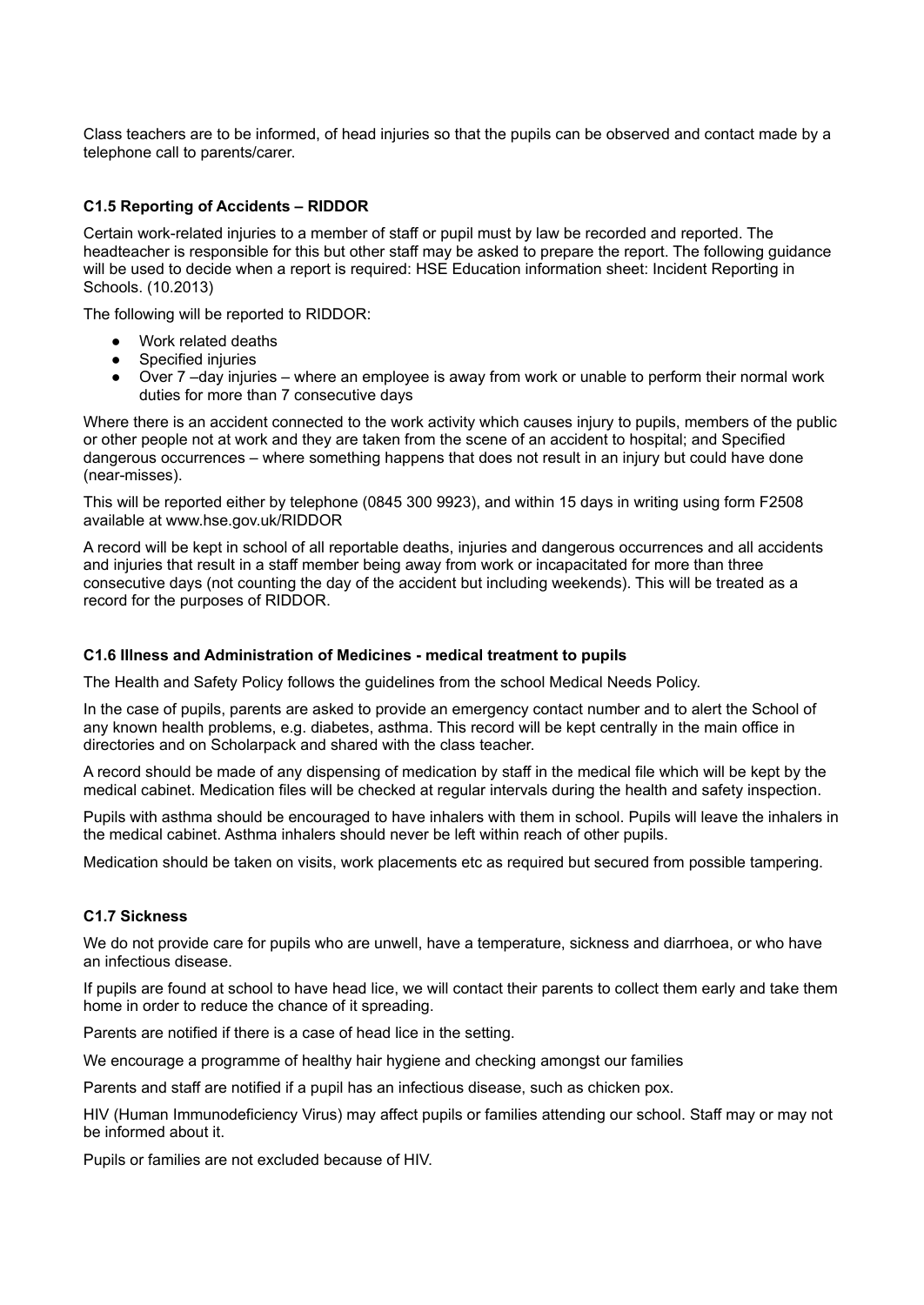Good hygiene practice concerning the removing of any spilled bodily fluids is always carried out.

This includes wearing the correct PPE as and when deemed required.

Ofsted is notified of any infectious diseases which are on the list: Diseases notifiable (to Local Authority Proper Officers) under the Public Health (Infectious Diseases) Regulations 1988 (http://www.hpa.org.uk/webw/HPAweb&HPAwebStandard/HPAweb\_C/1195733751165?p=1191942172952)

Barnet Health Authority is notified of any food poisoning affecting two or more pupils attending the school.

#### **C1.8 Safety of Adults**

All staff are required to complete a medical questionnaire before starting employment. If this gives rise to concerns an occupational health assessment may be required.

All staff are required to notify the HT if they develop an illness, injury, disability or infirmity during the course of their employment with Kisharon Noé School, or if they become pregnant. In such instances a risk assessment will be carried to identify any adjustments that may be necessary and to assess the individual's fitness to continue in employment. An occupational health assessment may be required.

Adults are provided with guidance about the safe storage, movement, lifting and erection of large pieces of equipment.

All warning signs are clear.

Adults are advised not to remain in the building on their own.

The involvement in accidents is recorded. The records are reviewed termly to identify any issues that need to be addressed.

Staff are advised to seek from their GP - Hib B inoculation.

#### **C1.9 Maintenance of Asbestos**

Refer to Asbestos Register in the O&M manual.

## **C1.10 Record Keeping**

We keep records of (in compliance with GDPR):

Adults:

names and addresses of all staff on the premises, including temporary staff who work with the pupils or who have substantial access to them; all records relating to the staff's employment with the setting, including application forms, references, and results of checks undertaken etc.

Details of volunteers and pupils including emergency contact numbers.

Staff attendance register.

Pupils:

names, addresses and telephone numbers of parents and adults authorised to collect Pupils from setting the names, addresses and telephone numbers of home, mobile, work and emergency contacts in case of pupils' illness or accident the allergies, dietary requirements and medical conditions of individual pupils the times of attendance of pupils accidents and medicine administration records consents for outings, administration of medication, emergency treatment; and incidents reports

#### **C1.11 Photographs**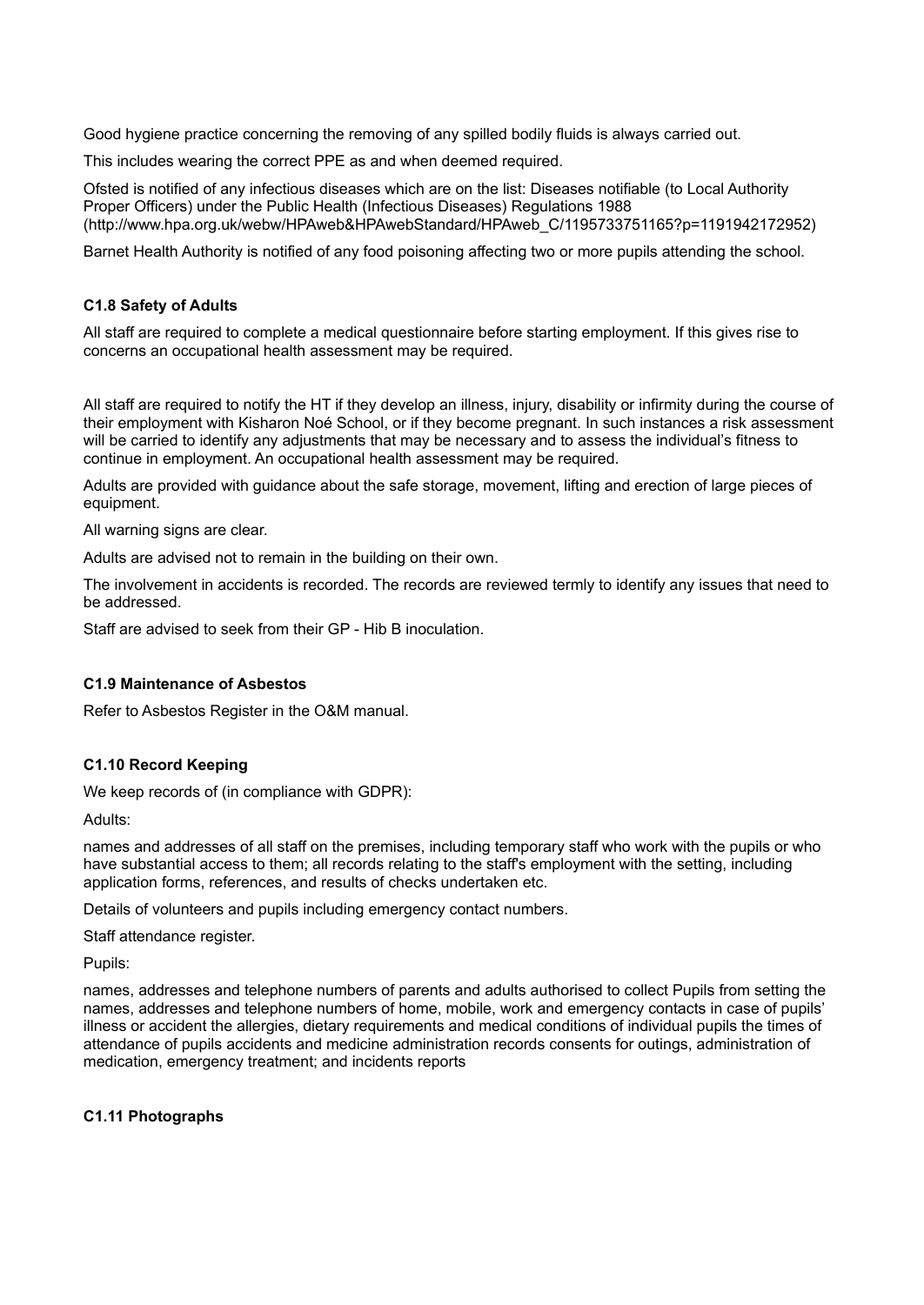We obtain signed permission from parents to take photographs of the pupils and to use them in class for teaching and learning purposes, as well as for external school use e.g. school publications (newsletter, prospectus etc.) media photographs and school website.

We never print a pupil's name with a photograph unless we have received prior permission.

We obtain signed permission from parents for external educational agencies to use photographs of our pupils for photographic / video promotional and staff training purposes.

# **C1.12 Hygiene**

Our daily routines encourage the pupils to learn about personal hygiene.

We provide gloves and aprons for staff changing pupils. We have nappy disposal bins in the changing room and disabled toilet for disposing of nappies and other waste contaminated with body fluids.

We have alcohol hand rub dispensers in all classrooms, corridors, toilets and other areas and staff and visitors are encouraged to use this regularly.

We implement good hygiene practices by:

- cleaning tables between activities
- checking toilets regularly
- wearing protective clothing such as aprons and disposable gloves as appropriate
- providing tissues and wipes
- Enhanced procedures are operating during Covid 19 pandemic see Covid Risk Assessment
- Suitable waste bins

## **C1.13 Blood / bodily fluids spillage procedures**

Where a blood spillage occurs the First Aider should wear protective gloves and other PPE as appropriate e.g. aprons. The protective gloves should be kept with the first aid box, easily and readily available.

In the case of other bodily fluids, e.g. faeces, vomit, staff should wear protective gloves and clear up spillage as soon as is practicable. The area should be disinfected thoroughly. (See infection control plans). The Facilities Manager will label suitable cleaning materials clearly.

See Hydrotherapy Pool Protocols and Procedures for actions to be taken for such events occurring in the hydrotherapy pool.

Any waste materials are to be disposed of in sealed plastic bags (yellow) for removal by Facility Manager and the area disinfected. Waste should not be left in normal classroom bins.

#### **C1.14 Risk Assessment and management procedures**

Health and Safety law requires the employer to assess the risks to the Health & Safety of everyone affected by their activities.

The term Risk Assessment (RA) is the process of identifying the risks of any activity. Risks are managed by the steps that are taken to counter them.

Sensible management of risk does not mean that a separate written risk assessment is required for every activity. As a school we will always take a common sense and proportionate approach to ensure pupils undertake activities safely but not to prevent activities taking place unless identified by the risk assessment it is not safe to do so. However, for some activities that can involve higher levels of risk. When these are annual or infrequent activities, this includes any near misses, incidents, accidents, change in any procedure which may become a risk to anyone, a review of existing assessment may be all that is required.

Activities which are more frequent such as taking pupils to a local venue, swimming pool or park do not require a RA every time they are undertaken. Any risk of these routine activities will be considered when they are agreed as part of the school routine. A regular check to make sure that the precautions remain safe is all that is required. The school would need to review if anything mentioned dictates.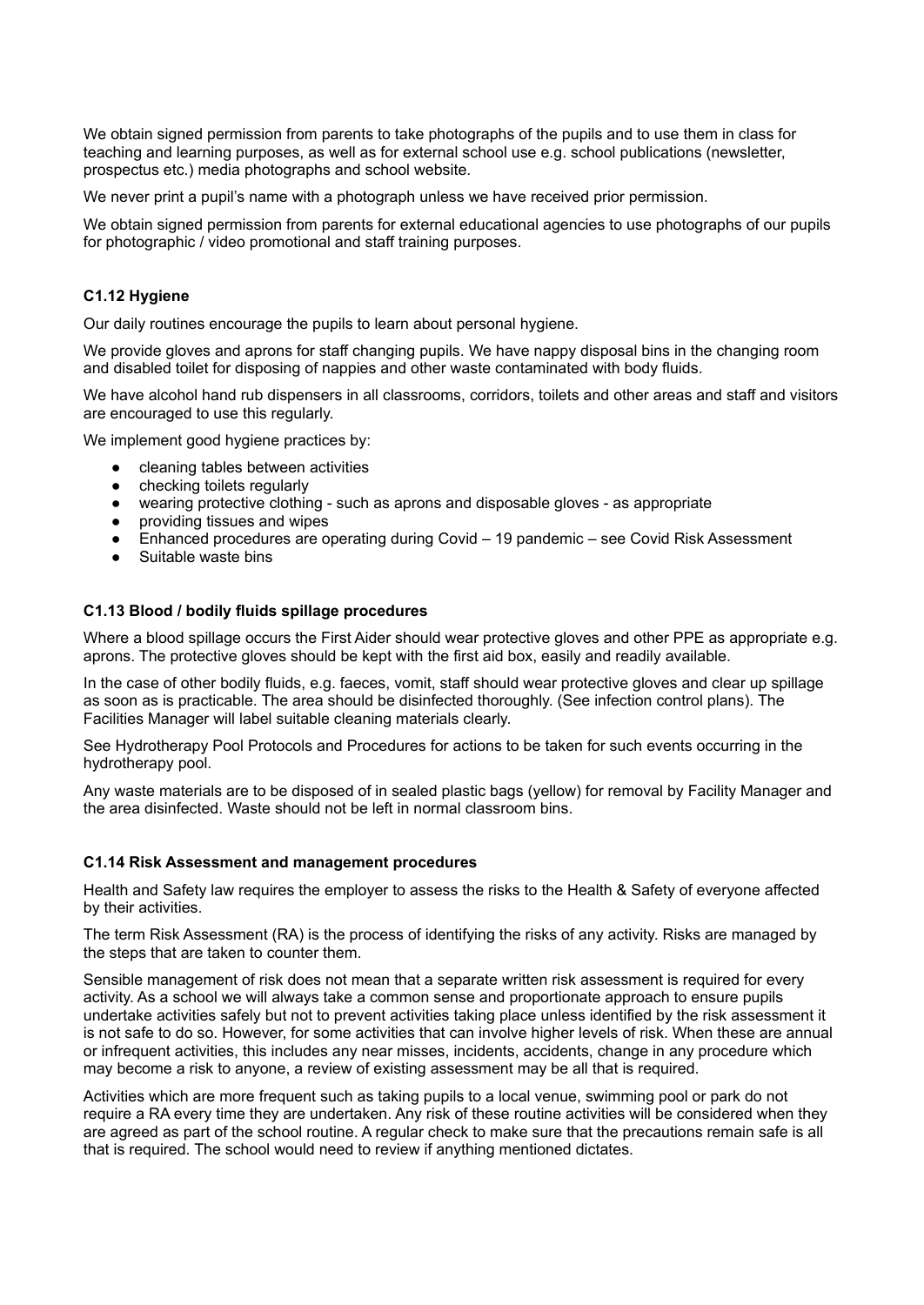# **Procedure**

All employees have a duty to carry out daily risk assessments on an informal basis and inform colleagues; the schools designated Health and Safety Officer and/or safety representative of any concerns.

Assessments will enable risks to be evaluated and prevention and protective measures be prioritised and implemented.

More formal risk assessments for areas of special risk are to be carried out by a competent person.

Fire Safety assessments are to be carried out periodically by designated school staff on the form issued by PCM at the discretion of the Headteacher.

General risk assessments will be coordinated by the schools designated Health and Safety Officer with consultation with appropriate staff.

Where significant risks are observed, staff will be informed by written report and should confirm that they have received and understood the information. This will be recorded centrally and held on TEAMS and/or Scholarpack.

Whenever an employee notices a hazard or risk they are responsible for attempting to rectify it or report it to the Facilities Manager, if they are not available then their Line Manager. Hazards should be reported via email to the Premises Manager.

Any risks should be conveyed to visitors and contractors where appropriate.

Assessments are to be reviewed at regular intervals or when the circumstances change or they are no longer valid.

Our risk assessment process for the building includes:

- checking for hazards and risks (to both adults and pupils) indoors and outside, and in our activities
- and procedures:
- deciding which areas need attention and additional supervision.
- developing an action plan that specifies the action required, the timescale for action, the person
- responsible for the action and if necessary, any funding required.

Staff include additional relevant risk assessments in their planning when using new equipment or partaking in new activities.

We maintain a risk assessment file.

We keep staff informed of any changes to the school risk assessment.

We train staff regularly via a staff meeting regarding risk assessment good practice.

# **C1.15 Protective Clothing and Equipment**

The school's designated Health and Safety Officer, Facilities Manager and Health staff determine the type and quantity of protective clothing or equipment necessary for the protection of staff, pupils and visitors, and the circumstances in which clothing or equipment are used if not already directed by statutory regulations.

Sufficient protective equipment will be available for use by staff and pupils.

# **C1.16 Slips and Trips**

Staff should be aware of any circumstance in which they participate that may cause the potential for a slip or fall. Any situation should be reported and action taken to make the area or situation temporarily safe until permanent solutions can be put in place.

# **C1.17 Manual Handling Arrangements**

Staff should be aware that any heavy or unwieldy loads require assistance and appropriate equipment.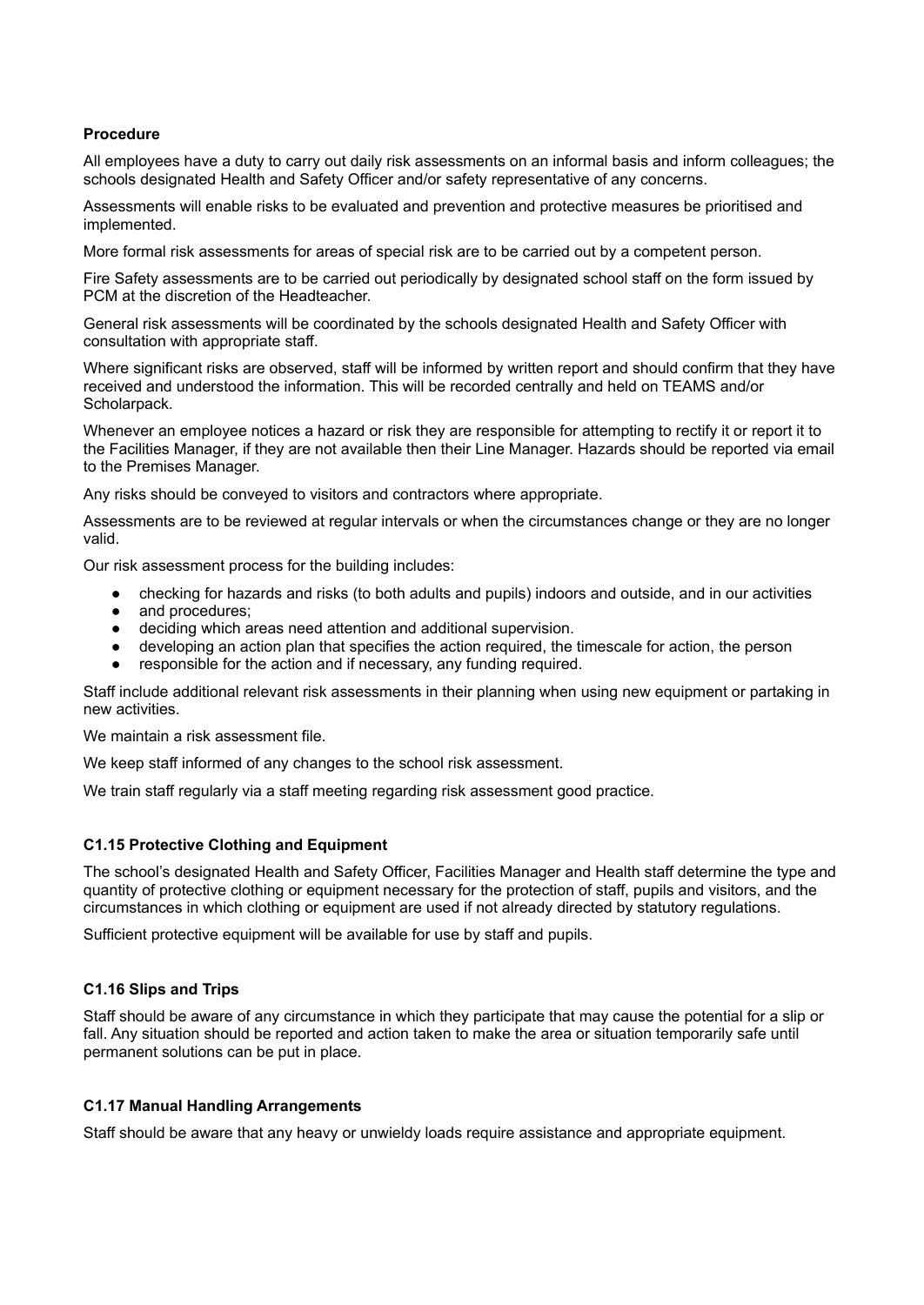If the handling of any equipment is felt to be inappropriate the school's designated Health and Safety Officer should be informed.

Where pupils need to be physically moved for medical, safety or discipline purposes this should be done by a member of staff who has had appropriate training to enable them to do so without harm to themselves or the child.

Any moving and handling of pupils should be done within the guidance set down in the school Statement on Physical Handling and Policy for Intimate Care and, except in emergencies, be carried out by permanent or long-term agency staff.

## **C1.18 Playground Safety**

Playground duty rotas have been set up for break and lunch times. Staff must ensure that any absence does not leave a play area unsupervised.

Staff on duty must supervise all parts of their designated area or playground.

#### **C1.19 The Working Environment**

All staff are responsible for ensuring that their working areas remain safe and free from hazards.

Staff should ensure the safe and proper storage of equipment and materials and pupils should be trained to assume an appropriate level of responsibility for this. Periodic reminders will be given to staff in staff meetings.

Any faulty materials, equipment, furniture etc. must be immediately taken out of use and the school's designated Health and Safety Officer informed.

The Facilities Manager will (through the instruction of the Headteacher or school's designated Health and Safety Officer) make arrangements for PE apparatus, electrical equipment etc. to be tested annually (or as appropriate) and maintained in a safe condition. The water system will be checked regularly, for legionella, by an appointed firm and monitored by the Facilities Manager who will keep a log of checks.

The Headteacher will bring to the trustees' notice any issues regarding the health and safety of the working in the termly report to the governing body through the Health and Safety Committee.

## **C1.20 Control and monitoring of contractors**

Contractors are selected on the basis of suitable references from other reputable customers as well as using best value principles and evidence of Health & Safety training and other relevant training.

Where possible, contractors are organised to not carry out work on school premises whilst pupils are present.

Where contractors are required to work on site when pupils are present, all staff are briefed about this and ensure that no contractor is ever unsupervised with a child.

Contractors are required to take great care to ensure the safety of work areas and equipment, that site security is maintained and external doors and gates kept closed, and to ensure that pupils are not exposed to risk of harm through working practices, tools, materials and equipment.

The Facilities Manager will be responsible for ensuring that all contractors on the school premises are aware of all safety procedures and should be inducted; this should be confirmed by signing of an induction record to be kept in the Building management office.

Contractors should be able to show that their equipment has been checked and is in good and safe working order

Contractors are required to hold public liability insurance and this is checked prior to the issuing of contracts.

Contractors are required to log in and out with Reception and to wear visitor badges.

Contractors must also provide a RA prior to works commencing. Permit to Work are issued at the start of each activity and returned upon completion to ensure safe working practices, elimination of risk (where practicable)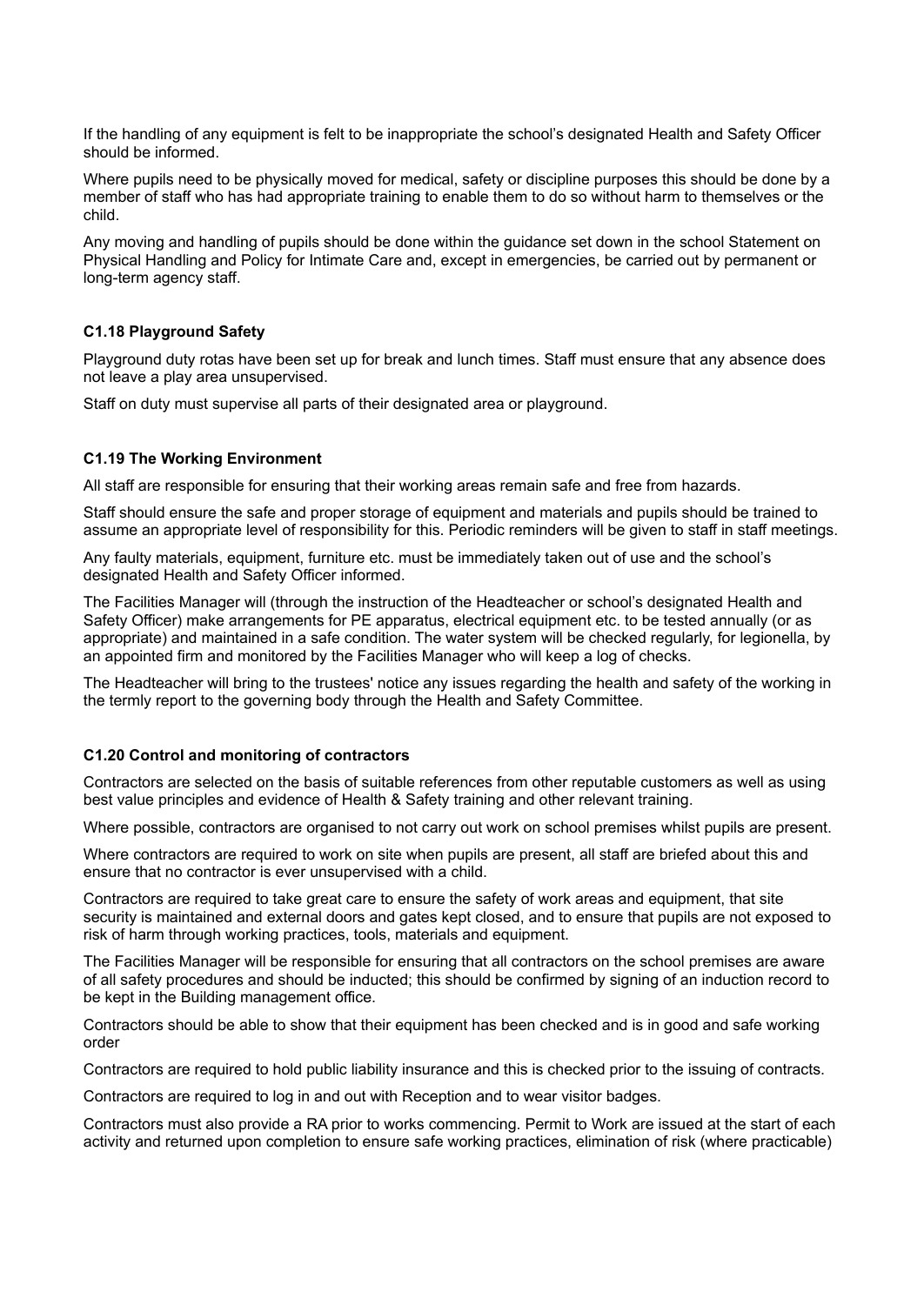and to ensure the completeness of work is in accordance with the school's instructions. This is normally managed with the contractor.

## **C1.21 New and expectant mothers**

Risk assessments will be carried out whenever any employee or pupil notifies the school that they are pregnant.

Appropriate measures will be put in place to control risks identified. Some specific risks are summarised below:

Chickenpox can affect the pregnancy if a woman has not already had the infection. Expectant mothers should report exposure to antenatal carer and GP at any stage of exposure. Shingles is caused by the same virus as chickenpox, so anyone who has not had chickenpox is potentially vulnerable to the infection if they have close contact with a case of shingles.

If a pregnant woman comes into contact with measles or German measles (rubella), she should inform her antenatal carer and GP immediately to ensure investigation.

Slapped cheek disease (parvovirus B19) can occasionally affect an unborn child. If exposed early in pregnancy (before 20 weeks), the pregnant woman should inform her antenatal care and GP as this must be investigated promptly.

Coronavirus current guidelines are that from 28 weeks home working should be undertaken. This will be monitored and updated accordingly.

## **C1.22 Display screen equipment**

All staff who use computers daily as a significant part of their normal work have a display screen equipment (DSE) assessment carried out. 'Significant' is taken to be continuous/near continuous spells of an hour or more at a time.

Staff identified as DSE users are entitled to an evesight test for DSE use upon request, and at regular intervals thereafter, by a qualified optician (and corrective glasses provided if required specifically for DSE use)

# **C1.23 Plant and Equipment Safety**

All portable electrical equipment is to be checked and tested at least annually and labelled with date of test.

All equipment should be visually inspected before use and any faults found must be reported and the equipment should be labelled as Out of order and not be used.

When using equipment pupils must be instructed in the correct use and adequately supervised whilst carrying out any tasks.

#### **C1.24 Dangerous Substances (COSHH regulations)**

Schools are required to control hazardous substances, which can take many forms, including:

- Chemicals
- Products containing chemicals
- Fumes
- Dusts
- Vapours
- Mists
- Gases and asphyxiating gases
- Germs that cause diseases, such as leptospirosis or legionnaires disease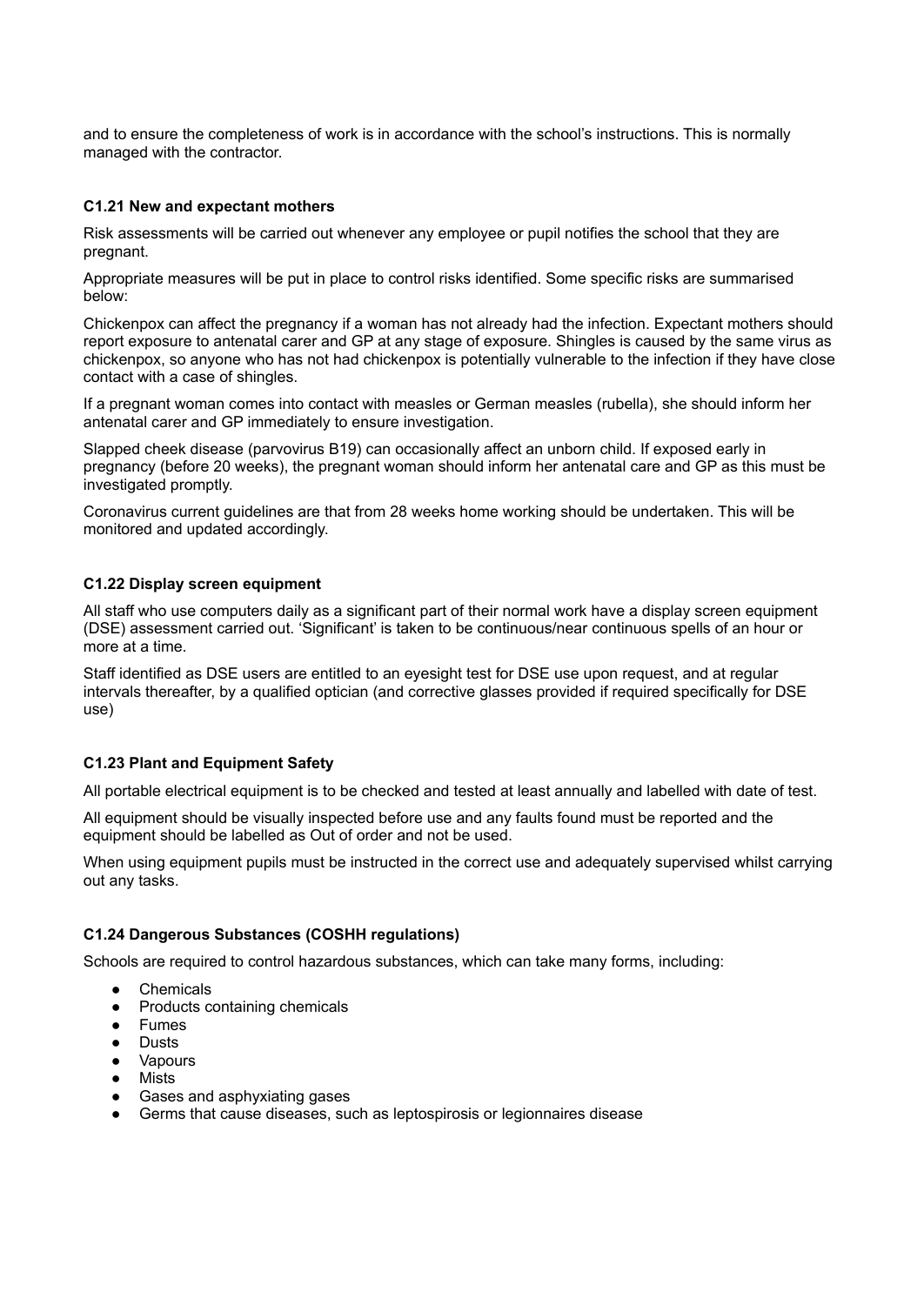Control of substances hazardous to health (COSHH) risk assessments are completed by Peter Bell, Premises Manager and circulated to all employees who work with hazardous substances. Staff will also be provided with protective equipment, where necessary.

Our staff use and store hazardous products in accordance with instructions on the product label. All hazardous products are kept in their original containers, with clear labelling and product information.

Hazardous products are stored in locked cupboards and in the plant room.

Any hazardous products are disposed of in accordance with specific disposal procedures.

Emergency procedures, including procedures for dealing with spillages, are displayed near where hazardous products are stored and in areas where they are routinely used.

#### **C1.24 Lone working procedures**

Lone working may include:

- Late working
- Home or site visits
- Weekend working
- Site manager duties
- Site cleaning duties
- Working in a single occupancy office

Potentially dangerous activities, such as those where there is a risk of falling from height, will not be undertaken when working alone. If there are any doubts about the task to be performed then the task will be postponed until other staff members are available.

If lone working is to be undertaken, a colleague, friend or family member will be informed about where the member of staff is and when they are likely to return.

The lone worker will ensure that they are medically fit to work alone.

When staff are working on their own with a pupil they should not be put at risk from violence or aggression. If a pupil shows unacceptable behaviours or exhibits unpredictable behaviour, staff should be working where they can be supported by a member of staff.

No member of staff should be expected to work on their own with a pupil who exhibits unpredictable violent behaviour.

Pupils should be seen in an environment that is most likely to allow them to stay calm. Staff should refer to individual behaviour plans.

In the event of a pupil becoming aggressive without a usual trigger where staff are on their own then they should remove themselves from the area if possible and call for assistance.

#### **C1.26 Occupational health services and work-related stress**

The school takes very seriously the need to safeguard the health and welfare of all our staff. If a member of staff is experiencing stress at work, s/he are to inform the Headteacher without delay.

We encourage staff to develop a healthy work-life balance.

Members of staff who are suffering from work-related injuries or work-related stress should discuss the problems with a member of the Senior Leadership.

Staff who continue to have work-related injuries or work-related stress should then contact the Headteacher who will advise on the support available through the Occupational Health Services.

#### **C2. School Specific Arrangements**

#### **C2.1 School visits/outside activities**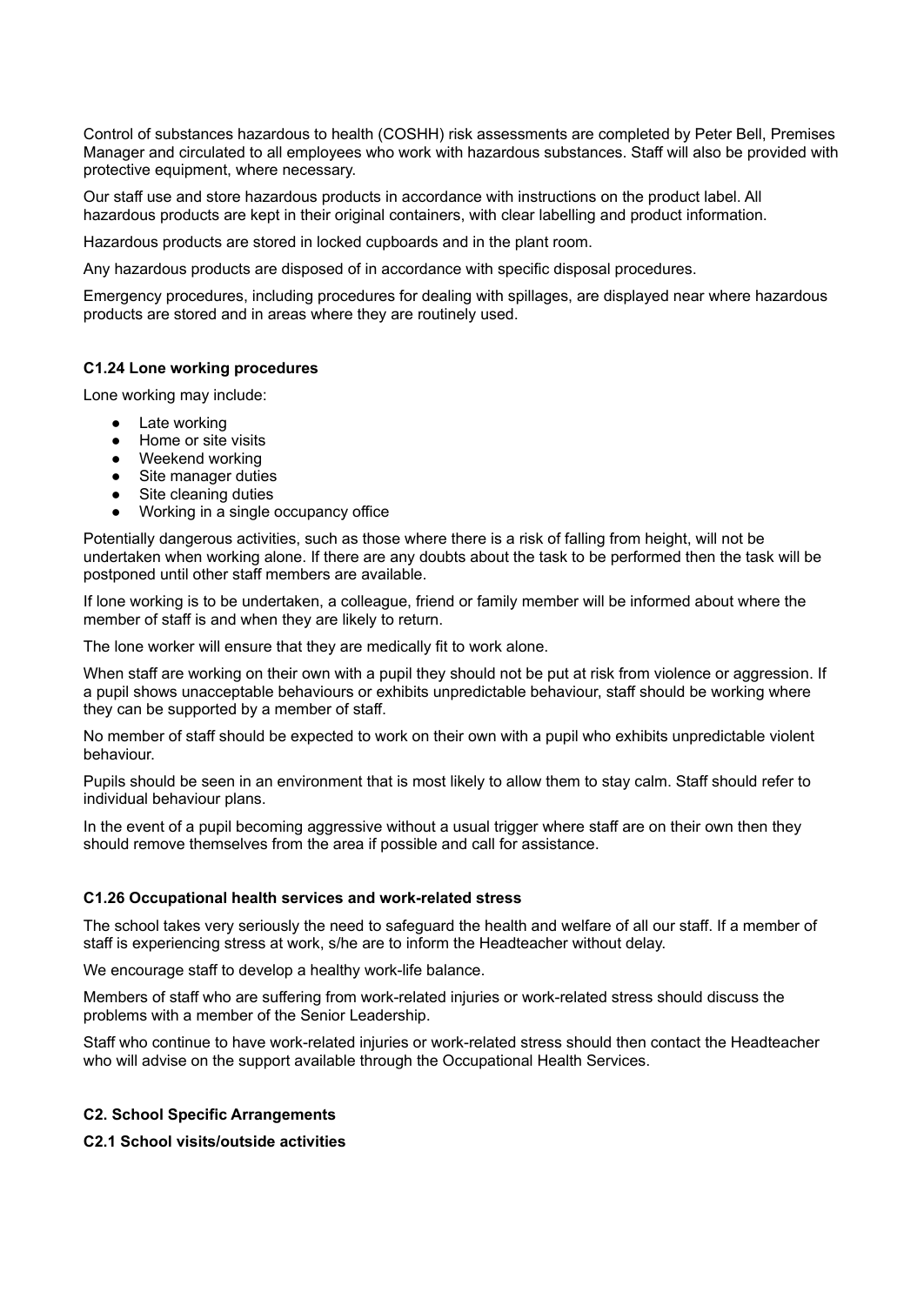We have agreed procedures for the safe conduct of outings.

Parents will be informed in advance of each activity and will be given the opportunity to withdraw their child from any particular school trip or activity covered by the initial consent form.

Before any outing or trip a member of staff makes a visit or contacts the venue to assess any risks or dangers that may occur there, or on the journey. We either compile a risk assessment for the trip/venue or use the venue's own published risk assessment, adding to it if necessary.

Named pupils are assigned to individual staff to ensure each pupil is individually supervised and to ensure no pupil gets lost and that there is no unauthorised access to pupils.

Outings are recorded:

- the date and time of outing
- the venue and mode of transport
- names of staff assigned to named pupils
- estimated time of return
- mobile telephone contact number

Staff take a mobile phone on any trip in case of an emergency. They also take, as necessary, First Aid equipment/medication, such as inhalers, EpiPen's and buccal midazolam; spare clothing and adequate drinking water.

The trip leader takes with emergency contact details of both pupils and adults.

Adult/child ratios are to be considered for the different trips undertaken. Any visits should be discussed with the relevant line manager first.

Pupils should not be carried on buses or coaches three to a double seat. Where provided seat belts must be used. Child seats should be used in accordance with regulations. No child under the age of 14 should travel in the front of the vehicle.

Staff use of their personal vehicles for pupil transportation is for exceptional circumstances only.

If staff are required to use their private vehicle to transport a pupil prior approval must be sought from the **Headteacher** 

All staff using private vehicles to transport pupils to activities must have insurance cover for business use a copy of which must be held in the office along with a copy of a valid driving licence. No staff should use their vehicle for business if they have more than 6 points on their licence.

Where parents/guardians provide transport for pupils then written permission must be given for the pupil involved from their parent or guardian and appropriate insurance should be carried.

Where applicable, records are kept of the vehicles used to transport pupils.

We check that sufficient seatbelts are fitted and that there is a seat (with a seatbelt) available for every pupil and adult as well as booster seats where applicable.

Risk Assessments should be written for off-site activities prior to the activities taking place. Copies should be lodged with the Health & Safety representative. Reports should detail:

- The transport arrangements
- The arrangements for supervision of pupils (including staff/adult: pupil ratio) the arrangement for first aid cover
- The level of qualified instruction and supervision that will be provided for activities of special risk.

A copy of the risk assessment page with details of staff, pupils, venue and contact details should be logged with the Headteacher for all visits.

# **C2.2 Missing Child**

If a pupil goes missing from the school:

- The person in charge will arrange a thorough search of the building and playground.
- The CCTV has 60 cameras will be reviewed in identifying where the pupil might be located.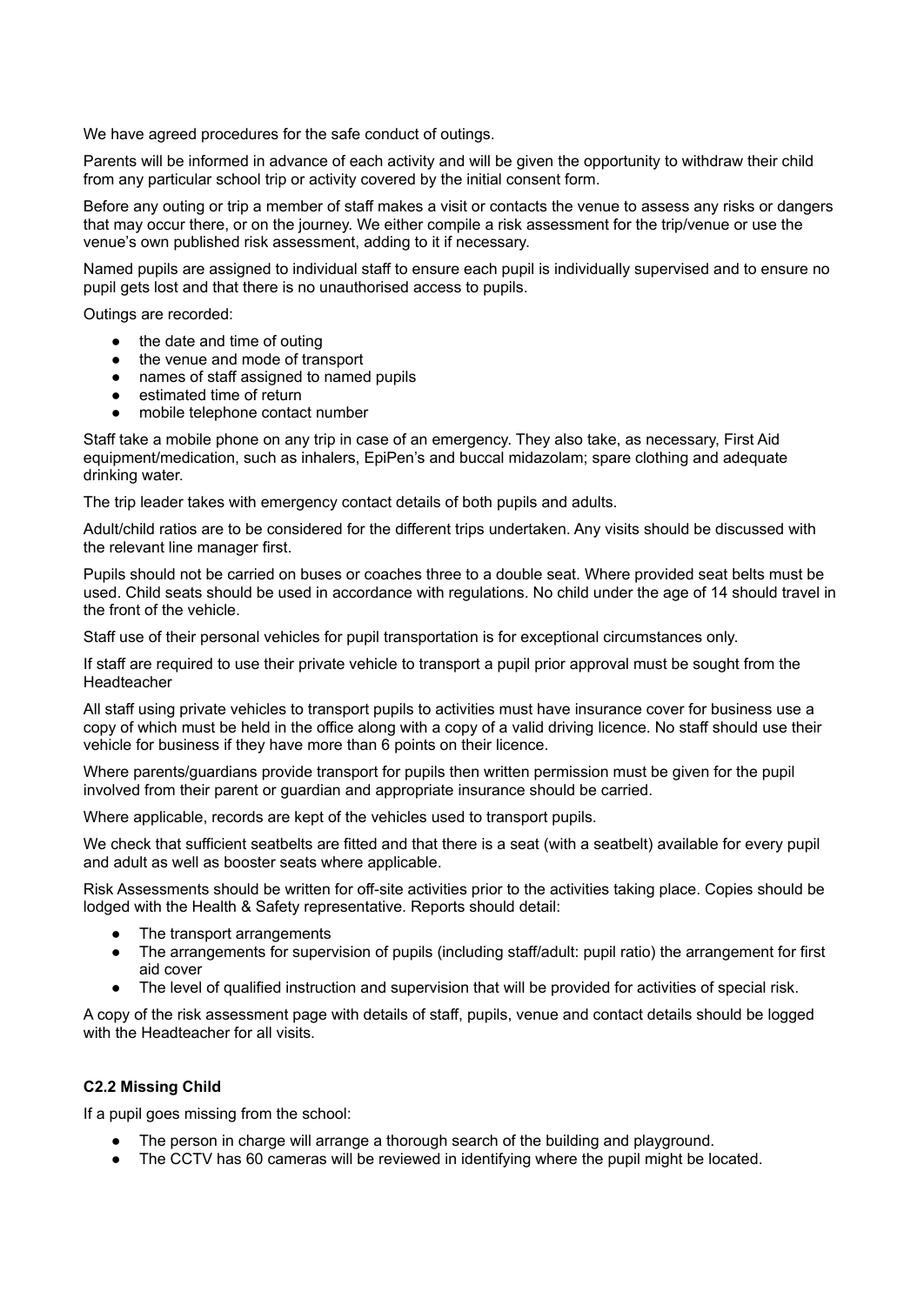- The register is checked to make sure no other pupil has also gone astray.
- Doors and gates are checked to see if there has been a breach of security whereby a pupil could wander out.
- The Headteacher interviews staff to establish what happened.
- If the child is not found in the immediate vicinity then a parent is contacted and the missing child is reported to the police.

The Procedure - If a pupil goes missing from an outing the school ensures the following procedure is followed:

- As soon as it is noticed that a pupil is missing, staff on the outing ask pupils to stand with their designated person and carry out a headcount to ensure that no other pupil has gone astray. One member of staff searches the immediate vicinity but does not search beyond that.
- The staff contact the police using the mobile phone and report the pupil as missing.
- The Headteacher is informed. If s/he is not on the outing s/he makes his/her way to the venue (if possible) to aid the search and be the point of contact for the police as well as to support staff.
- Staff take the remaining pupils back to school.
- The Headteacher contacts the child's parent(s) who make(s) their way to the school or outing venue as agreed with the Headteacher .
- In an indoor venue, the staff contact the venue's security who will handle the search and contact the police if the child is not found.

#### The Investigation:

The Headteacher will carry out a full investigation taking written statements from all the staff present at the time, or who were on the outing.

The key person/ staff writes an incident report detailing:

- the date and time of the report;
- what staff/ pupils were in the group/outing;
- when the pupil was last seen in the group/outing;
- what has taken place in the group/outing since then; and
- the time it is estimated that the pupil went missing.

A conclusion is drawn as to how the breach of security happened.

#### **C2.3 Violence to Staff**

If members of staff are confronted by a violent member of the public, the first priority is to ensure that the pupils are moved to a safe area.

Contact must be sought with the Headteacher or a member of the Senior Leadership Team.

Staff must avoid confrontation and are advised to leave the area if they feel threatened. They should always speak to a member of the Senior Leadership Team about the incident and strategies to prevent reoccurrence are organised.

## **C2.4 Vehicles and vehicle movement on school property**

There are 6 parking bays and 1 disabled bay on the school grounds. These are generally for visitors and contractors and is controlled by the dedicated security team. The parking area is also controlled by access control and a pass is required to gain entry and also to exit the parking area.

The playground which is located near the parking area also has access control limiting the chance of pupils entering this area.

The electric gate will be closed at 9:15am after transport has arrived and reopened at 2:30pm, the gate will be opened on request from a call point at the gate, connecting to the main office. The system opens automatically when vehicles approach from inside the car park.

Bicycles must not be ridden around the school grounds unless they are as part of Cycling Proficiency training, during school sessions.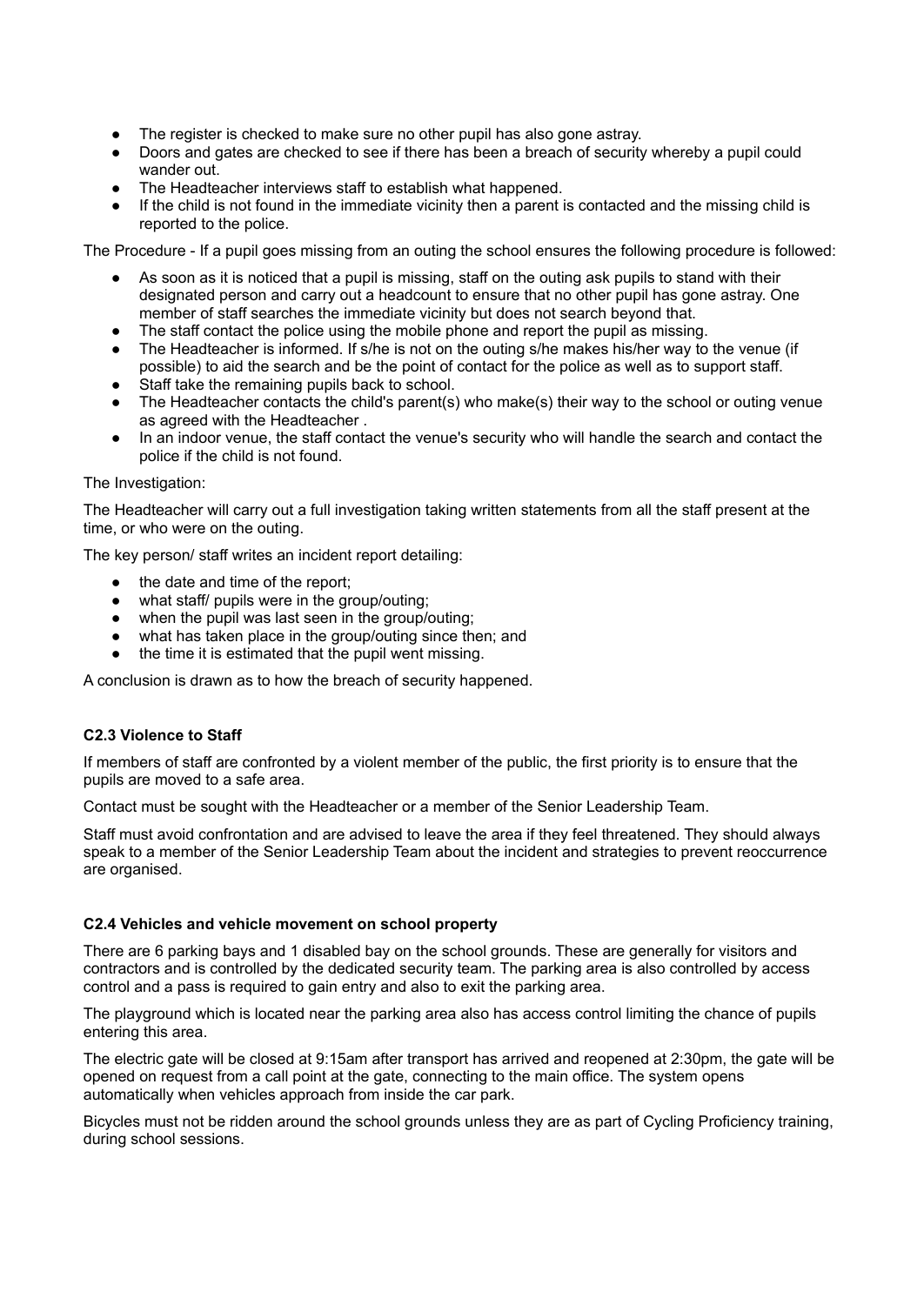Parents are not allowed to bring their vehicles into gated car park at the start and end of school sessions, unless they have been given specific permission.

## **C2.5 Food and Drink**

Staff who prepare and handle food receive appropriate training and understand and comply with food safety and hygiene regulations.

All food and drink are stored appropriately.

Adults do not carry hot drinks through the school when pupils are present or take them into areas where pupils are present.

Snack and meal times are appropriately supervised.

Fresh drinking water is available to the pupils and staff at all times.

We have procedures in place to ensure that pupils do not have access to food/drinks to which they are allergic, and that staff are aware of all food allergies.

# **C2.6 Kitchen**

Pupils do not have any access to the kitchen – it is controlled by Net2 Paxon, which requires an access card.

Pupils are only allowed into the kitchen with adult supervision.

# **C2.7 Electrical, Gas, Water and Ducting Equipment**

All electrical and gas equipment conforms to safety requirements and is checked regularly.

Our boiler, and meter cupboard are secured making them not accessible to the pupils.

Heaters, electric sockets, wires and leads are properly guarded and the pupils are taught not to touch them.

There are sufficient sockets to prevent overloading.

We arrange for PAT testing of our electrical equipment once a year.

The temperature of hot water is suitably controlled to prevent scalds.

Lighting and ventilation are adequate in all areas including storage areas.

Ducting and water installations are checked in adherence to relevant regulations including for legionnaires disease

# **C2.8 Storage & Disinfectant**

All equipment and resources are stored or stacked safely to prevent them accidentally falling or collapsing.

The cleaning equipment used by the school cleaning team is stored in a locked cupboard away from the classrooms and playground.

Any cleaning equipment used in the classrooms is only liquid that is suitable and safe to use on food surfaces. Any cleaning equipment kept in the classroom is always kept in a safe place out of reach of the pupils.

# **C2.9 Outdoor Area**

Our outdoor area is securely fenced.

Our outdoor area is checked for safety including leaves, weeds and cleared of rubbish before it is used. Adults and pupils are alerted to the dangers, where applicable, of poisonous plants.